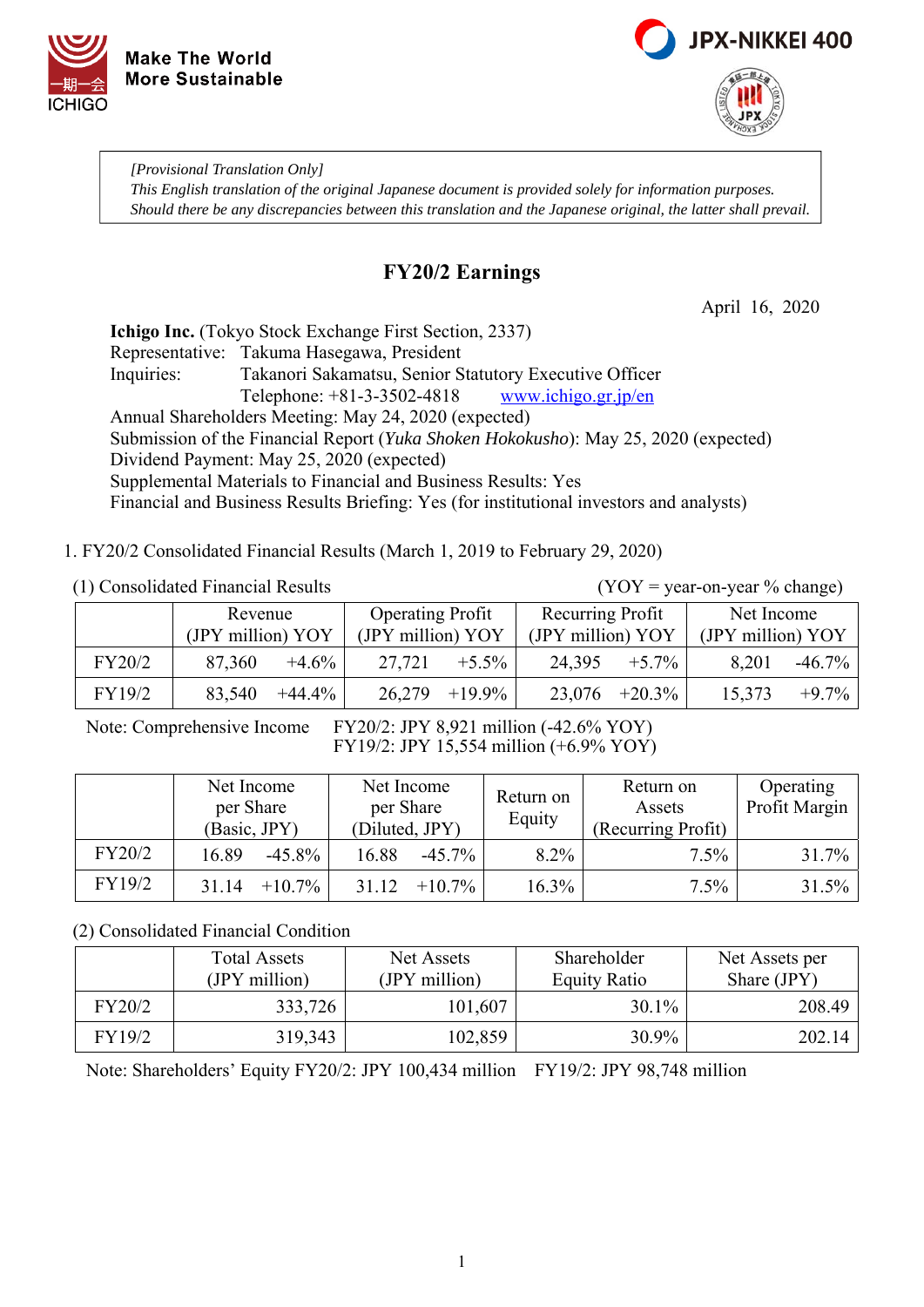#### (3) Consolidated Cash Flows

|        | Cash Flows from<br>Operations<br>(JPY million) | Cash Flows from<br>Investments<br>(JPY million) | Cash Flows from<br>Financing<br>(JPY million) | Cash and Cash<br>Equivalents<br>at Period-End<br>(JPY million) |
|--------|------------------------------------------------|-------------------------------------------------|-----------------------------------------------|----------------------------------------------------------------|
| FY20/2 | 11,892                                         | $-10,263$                                       | 9,537                                         | 40,826                                                         |
| FY19/2 | 21,762                                         | $-15,602$                                       | 4,346                                         | 45,029                                                         |

Note: Economic Operating Cash Flow (Cash Flows from Operations excluding net change in Real Estate and Power Plants for Sale)

FY20/2: JPY 29,492 million FY19/2: JPY 25,522 million

#### 2. Dividends

|            |                          | Dividend per Share (JPY)                    |                          |              |              | Total                     |              | Dividend on     |
|------------|--------------------------|---------------------------------------------|--------------------------|--------------|--------------|---------------------------|--------------|-----------------|
|            | First                    | Second  <br>Quarter Quarter Quarter Quarter | Third                    | Fourth       | Total        | Dividend<br>(JPY million) | Payout Ratio | Equity<br>(DOE) |
| FY19/2     | —<br>——                  | —                                           |                          | $\mathbf{r}$ | $\mathbf{r}$ | 3,419                     | 22.5%        | 3.7%            |
| FY20/2     | $\overline{\phantom{0}}$ | —                                           |                          |              | $\mathbf{r}$ | 3,372                     | 41.5%        | 3.4%            |
| FY21/2     | $\overline{\phantom{a}}$ | —                                           | $\overline{\phantom{0}}$ |              |              |                           | —            |                 |
| (Forecast) |                          |                                             |                          |              |              |                           |              |                 |

Note: The FY21/2 dividend is currently undetermined. For details, please see "Dividend Policy and FY20/2 & FY21/2 Dividend" on page 4.

### 3. FY21/2 Full-Year Consolidated Earnings Forecast (March 1, 2020 to February 28, 2021)

 $(YOY = \text{year-on-year } \% \text{ change})$ 

|        | <b>Operating Profit</b><br>(JPY million) YOY |           | (JPY million) YOY | Recurring Profit |          | Net Income<br>(JPY million) YOY |         | Net Income per Share<br>(JPY) |
|--------|----------------------------------------------|-----------|-------------------|------------------|----------|---------------------------------|---------|-------------------------------|
| FY21/2 | $6.200-$                                     | $-53.5\%$ | $3,400-$          | $-57.4\%$        | $2,000-$ | $-2.5\%$                        | $4.15-$ | $-1.7\%$                      |
|        | 12.900                                       | $-77.6\%$ | 10,400            | $-86.1\%$        | 8,000    | $-75.6\%$                       | 16.60   | $-75.4\%$                     |

Note: Given Covid-19 uncertainty, Ichigo is reporting its FY21/2 earnings forecast as a range. For details, please see "Earnings Outlook" on page 3.

#### 4. Other

| Yes                            |
|--------------------------------|
| None                           |
| YK PIT PARTNERS Tokumei Kumiai |
|                                |

(2) Changes in accounting standards/principles, changes in accounting estimates, and revisions to previous financial statements

| (i) Changes in accounting standards/principles:             | None |
|-------------------------------------------------------------|------|
| (ii) Changes in accounting principles other than the above: | None |
| (iii) Changes in accounting estimates:                      | None |
| (iv) Revisions of previous financial statements:            | None |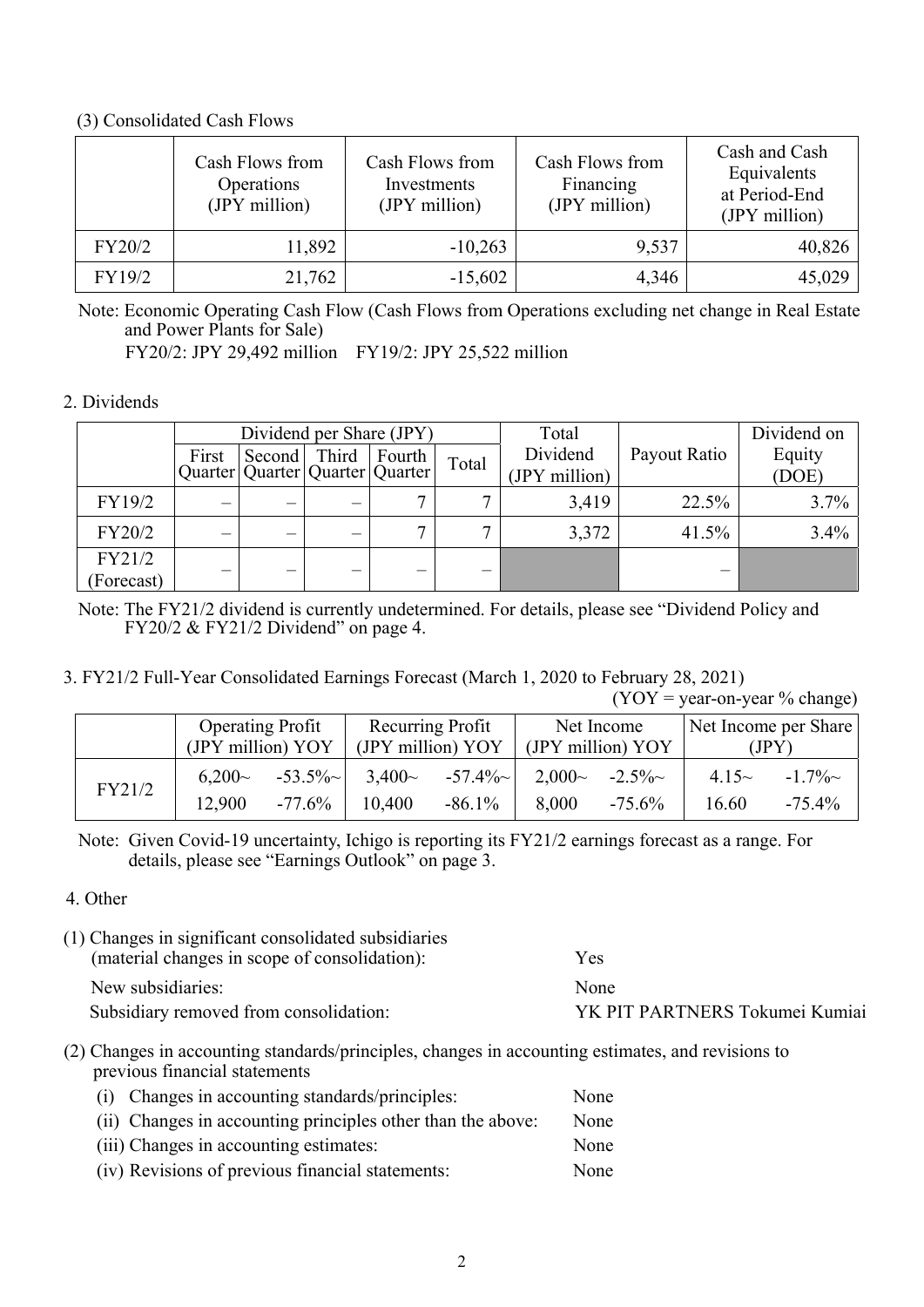#### (3) Number of outstanding common shares

(i) Number of outstanding shares (including treasury shares) at period-end

| $FY20/2$ :               | 505,368,918                                                                              |
|--------------------------|------------------------------------------------------------------------------------------|
| FY19/2:                  | 505,066,430                                                                              |
|                          | (ii) Number of treasury shares at period-end                                             |
| $FY20/2$ :               | 23,637,400                                                                               |
| FY19/2:                  | 16,556,200                                                                               |
|                          | (iii) Average number of outstanding shares (excluding treasury shares) during the period |
| $\Gamma V \Omega \Omega$ | $AOC$ (00 $A01$                                                                          |

| AYZU/Z  | 485,698,401 |
|---------|-------------|
| FY19/2: | 493,714,169 |

#### Segment Information

Asset Management (AM) generates fee income via the management of Ichigo Office (8975), Ichigo Hotel (3463), Ichigo Green (9282), and providing real estate services related to real estate acquisition, operations, and disposition.

Sustainable Real Estate (SRE) preserves and improves real estate. Ichigo receives rental income during the period in which it carries out its value-add, along with earning gains on sales that reflect the real estate's higher value after the value-add is complete.

Note: The Sustainable Real Estate segment was formerly called Value-Add. In keeping with its recently announced Ichigo 2030 vision, Ichigo has changed the segment name to Sustainable Real Estate in order to put full focus on Ichigo's commitment to preserving and improving real estate as a sustainable infrastructure company.

Clean Energy (CE) is utility-scale solar and wind power production that supplies clean energy and brings productive use to idle land.

#### Note on Appropriate Use of Forecasts

Forward-looking statements contained in these materials are based on judgments regarding information that was available to Ichigo as of the announcement date. However, these statements involve risk and uncertainties, and actual earnings may differ significantly from the indicated forecasts.

#### Earnings Outlook

The Covid-19 global pandemic is dramatically reducing hotel demand and putting pressure on tenants' businesses across-the-board. The uncertainties surrounding the pandemic's potential impact also create difficulties in forecasting FY21/2 earnings. Ichigo is thus forecasting its FY21/2 earnings as a range, taking a conservative view on the bottom of the range.

Ichigo is forecasting FY21/2 Operating Profit of JPY 6.2 billion to JPY 12.9 billion, Recurring Profit of JPY 3.4 billion to JPY 10.4 billion, Net Income of JPY 2.0 billion to JPY 8.0 billion, and EPS of JPY 4.15 to JPY 16.60.

Ichigo is focused on earnings growth (not revenue growth), with a particular focus on growing long-term EPS, so does not issue a Revenue forecast.

In addition, Ichigo provides a full-year earnings forecast, but not a half-year forecast, because we believe the longer full-year forecast is more consistent with global best practice and the focus of Japan's Corporate Governance Code on growing long-term sustainable corporate value.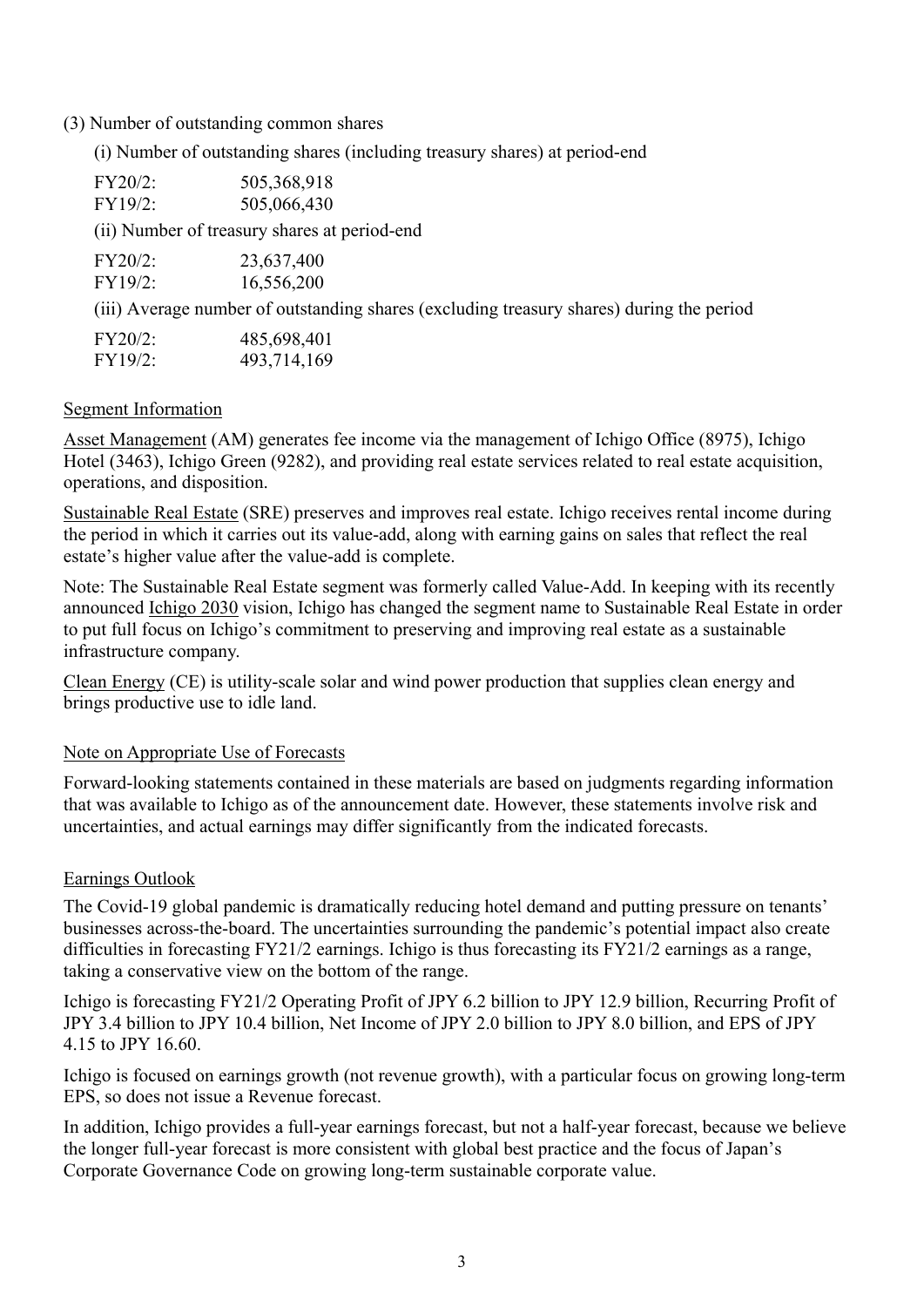#### Dividend Policy and FY20/2 & FY21/2 Dividend

Ichigo has a progressive dividend policy to provide a secure and stable dividend to its shareholders. Under this policy, the FY20/2 Dividend is JPY 7.

As noted in "Earnings Outlook" above, the uncertainties surrounding the Covid-19 pandemic's potential impact create difficulties in forecasting FY21/2 earnings. Ichigo is thus forecasting its FY21/2 earnings as a range, and currently leaving the FY21/2 Dividend undetermined. The FY21/2 Dividend will be announced upon its determination.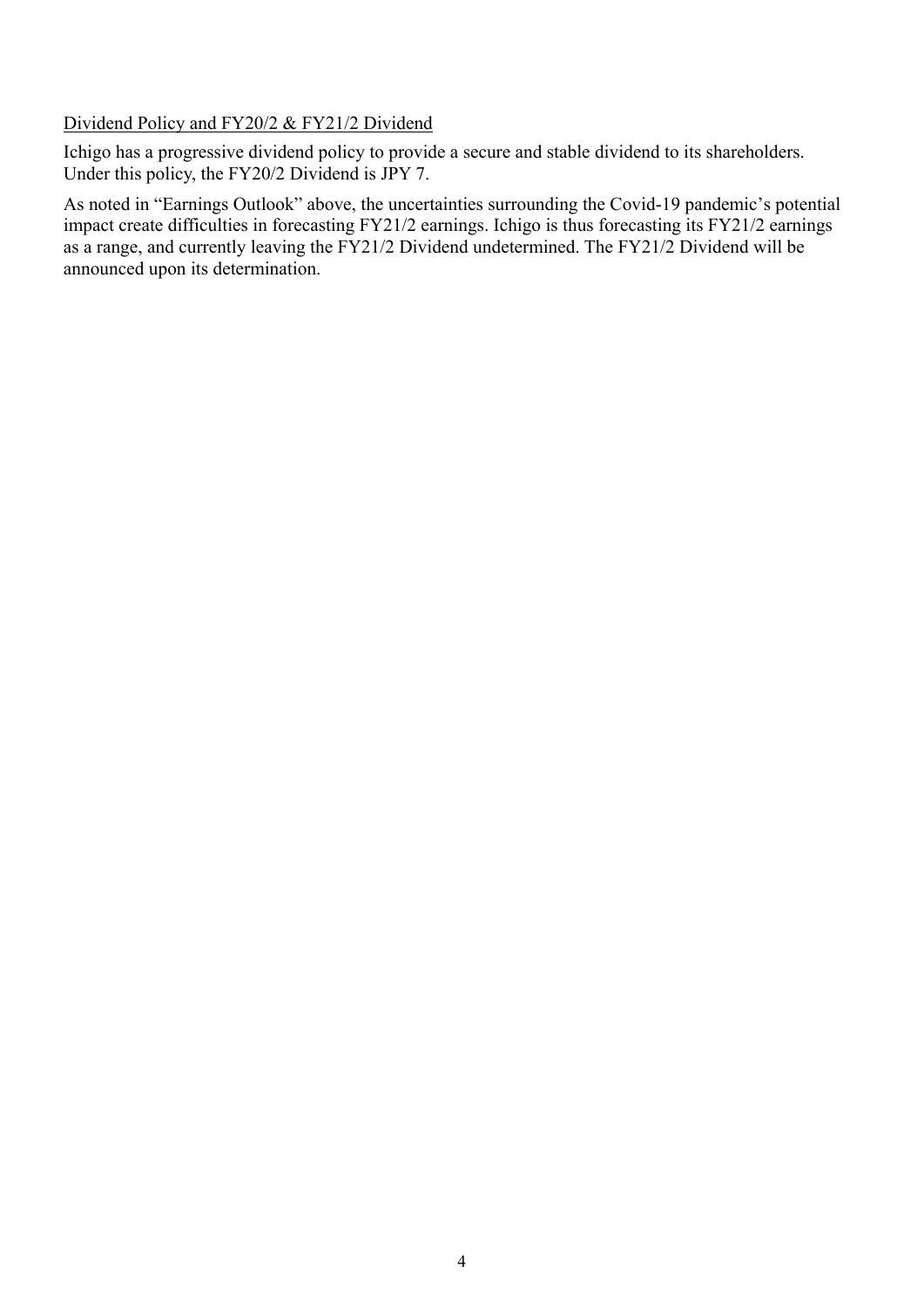|                                             |                | (JPY million)  |
|---------------------------------------------|----------------|----------------|
|                                             | FY19/2         | FY20/2         |
|                                             | (Feb 28, 2019) | (Feb 29, 2020) |
| <b>Assets</b>                               |                |                |
| <b>Current Assets</b>                       |                |                |
| Cash and deposits                           | 50,225         | 41,067         |
| Trade notes and accounts receivable         | 1,344          | 2,308          |
| Operational loan investments                | 1,324          | 1,324          |
| Operational securities investments          | 1,218          | 902            |
| Real estate for sale                        | 161,322        | 68,290         |
| Other                                       | 2,156          | 3,721          |
| Less: allowance for doubtful accounts       | $-2$           | $-6$           |
| <b>Total Current Assets</b>                 | 217,590        | 117,608        |
| <b>Fixed Assets</b>                         |                |                |
| <b>Property, Plant, and Equipment</b>       |                |                |
| <b>Buildings and structures</b>             | 24,577         | 60,131         |
| Depreciation                                | $-4,238$       | $-5,080$       |
| Buildings and structures (net)              | 20,338         | 55,050         |
| Solar power plant equipment                 | 21,229         | 26,713         |
| Depreciation                                | $-2,170$       | $-3,287$       |
| Solar power plant equipment (net)           | 19,058         | 23,425         |
| Land                                        | 49,924         | 122,114        |
| Buildings under construction                | 956            | 2,432          |
| Solar power plants under construction       | 3,656          | 2,058          |
| Other                                       | 1,441          | 1,844          |
| Depreciation                                | $-399$         | $-727$         |
| Other (net)                                 | 1,042          | 1,116          |
| <b>Total Property, Plant, and Equipment</b> | 94,976         | 206,198        |
| <b>Intangible Assets</b>                    |                |                |
| Goodwill                                    | 1,346          | 1,090          |
| Leasehold rights                            | 316            | 687            |
| Other                                       | 331            | 705            |
| <b>Total Intangible Assets</b>              | 1,993          | 2,482          |
| <b>Investments and Other Assets</b>         |                |                |
| Securities investments                      | 2,455          | 4,321          |
| Long-term loans receivable                  | 10             | 510            |
| Deferred tax assets                         | 177            | 568            |

# **Consolidated Balance Sheet (FY20/2)**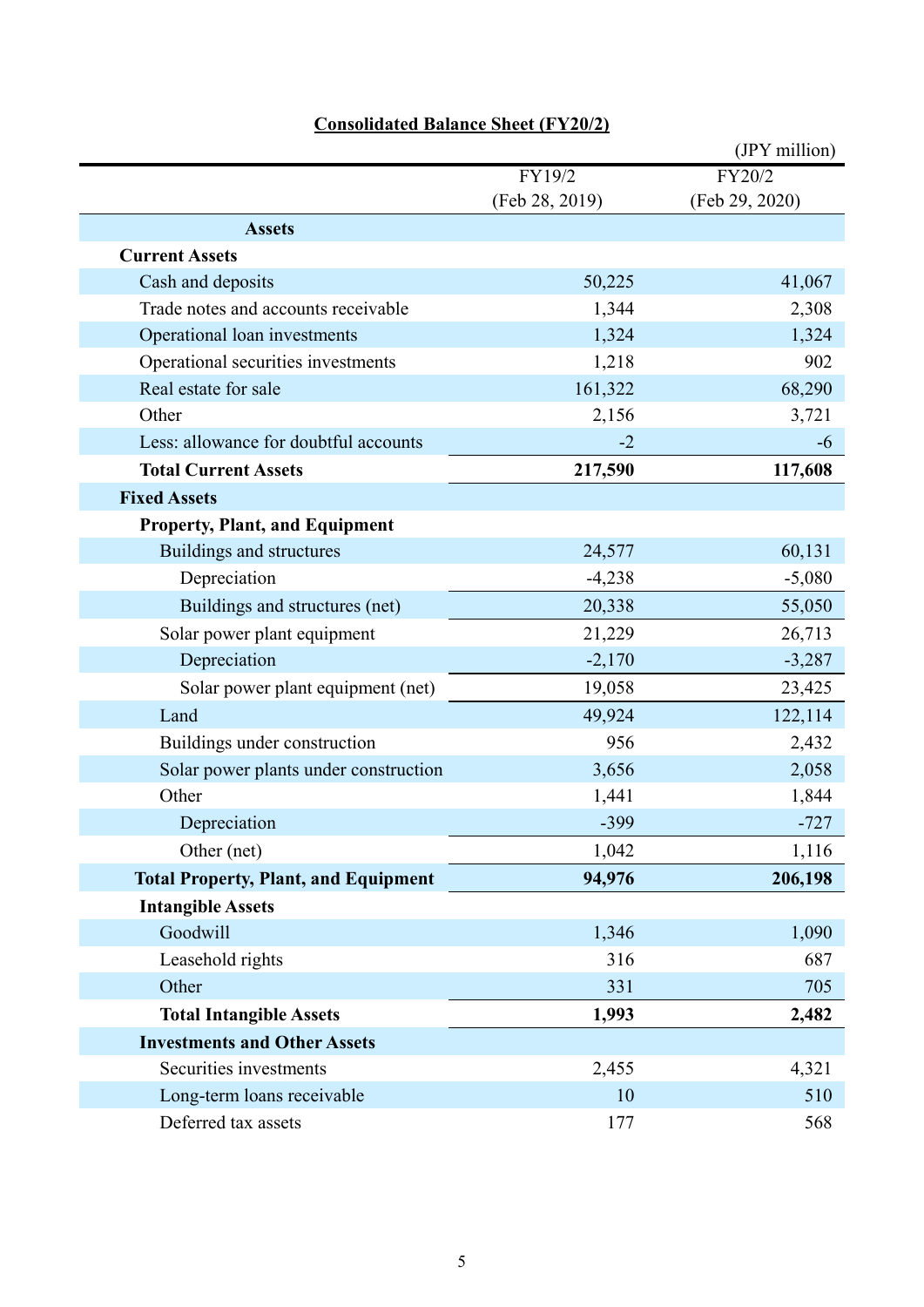|                                           |                | (JPY million)  |
|-------------------------------------------|----------------|----------------|
|                                           | FY19/2         | FY20/2         |
|                                           | (Feb 28, 2019) | (Feb 29, 2020) |
| Other                                     | 2,231          | 2,128          |
| Less: allowance for doubtful accounts     | $-91$          | $-91$          |
| <b>Total Investments and Other Assets</b> | 4,782          | 7,436          |
| <b>Total Fixed Assets</b>                 | 101,752        | 216,118        |
| <b>Total Assets</b>                       | 319,343        | 333,726        |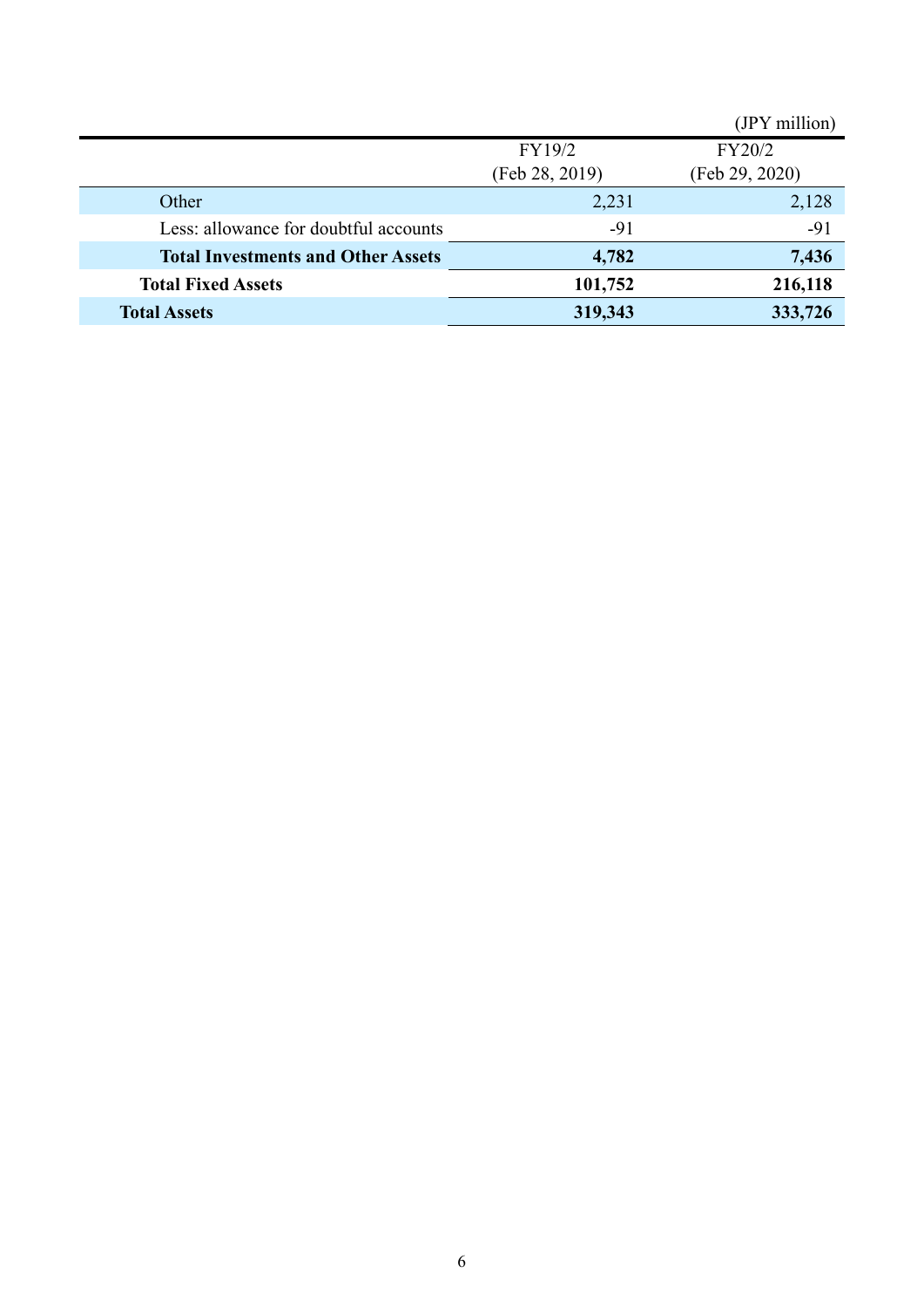|                                                               |                | (JPY million)  |
|---------------------------------------------------------------|----------------|----------------|
|                                                               | FY19/2         | FY20/2         |
|                                                               | (Feb 28, 2019) | (Feb 29, 2020) |
| <b>Liabilities</b>                                            |                |                |
| <b>Current Liabilities</b>                                    |                |                |
| Short-term loans                                              | 3,275          | 3,086          |
| Bonds (due within one year)                                   | 112            | 274            |
| Long-term loans (due within one year)                         | 7,881          | 12,277         |
| Long-term non-recourse loans (due<br>within one year)         | 1,666          | 1,178          |
| Income taxes payable                                          | 3,760          | 2,416          |
| Accrued bonuses                                               | 31             | 33             |
| Other current liabilities                                     | 5,178          | 5,013          |
| <b>Total Current Liabilities</b>                              | 21,905         | 24,280         |
| <b>Long-Term Liabilities</b>                                  |                |                |
| <b>Bonds</b>                                                  | 538            | 6,082          |
| Long-term loans                                               | 131,569        | 151,483        |
| Long-term non-recourse loans                                  | 51,068         | 39,156         |
| Deferred tax liabilities                                      | 2,164          | 1,890          |
| Long-term security deposits received                          | 8,292          | 8,118          |
| Other long-term liabilities                                   | 946            | 1,107          |
| <b>Total Long-Term Liabilities</b>                            | 194,579        | 207,838        |
| <b>Total Liabilities</b>                                      | 216,484        | 232,119        |
| <b>Net Assets</b>                                             |                |                |
| <b>Shareholders' Equity</b>                                   |                |                |
| Capital                                                       | 26,820         | 26,885         |
| Capital reserve                                               | 11,207         | 11,272         |
| Retained earnings                                             | 66,730         | 71,505         |
| Treasury shares                                               | $-5,988$       | $-8,988$       |
| <b>Total Shareholders' Equity</b>                             | 98,769         | 100,674        |
| <b>Accumulated Other Comprehensive</b><br><b>Income</b>       |                |                |
| Valuation gain (loss) on other securities                     | 386            | 158            |
| Deferred gain (loss) on long-term<br>interest rate hedges     | $-408$         | $-397$         |
| <b>Total Accumulated Other</b><br><b>Comprehensive Income</b> | $-21$          | $-239$         |
| <b>Stock Options</b>                                          | 827            | 988            |
| <b>Minority Interests</b>                                     | 3,283          | 184            |
| <b>Total Net Assets</b>                                       | 102,859        | 101,607        |
| <b>Total Liabilities and Net Assets</b>                       | 319,343        | 333,726        |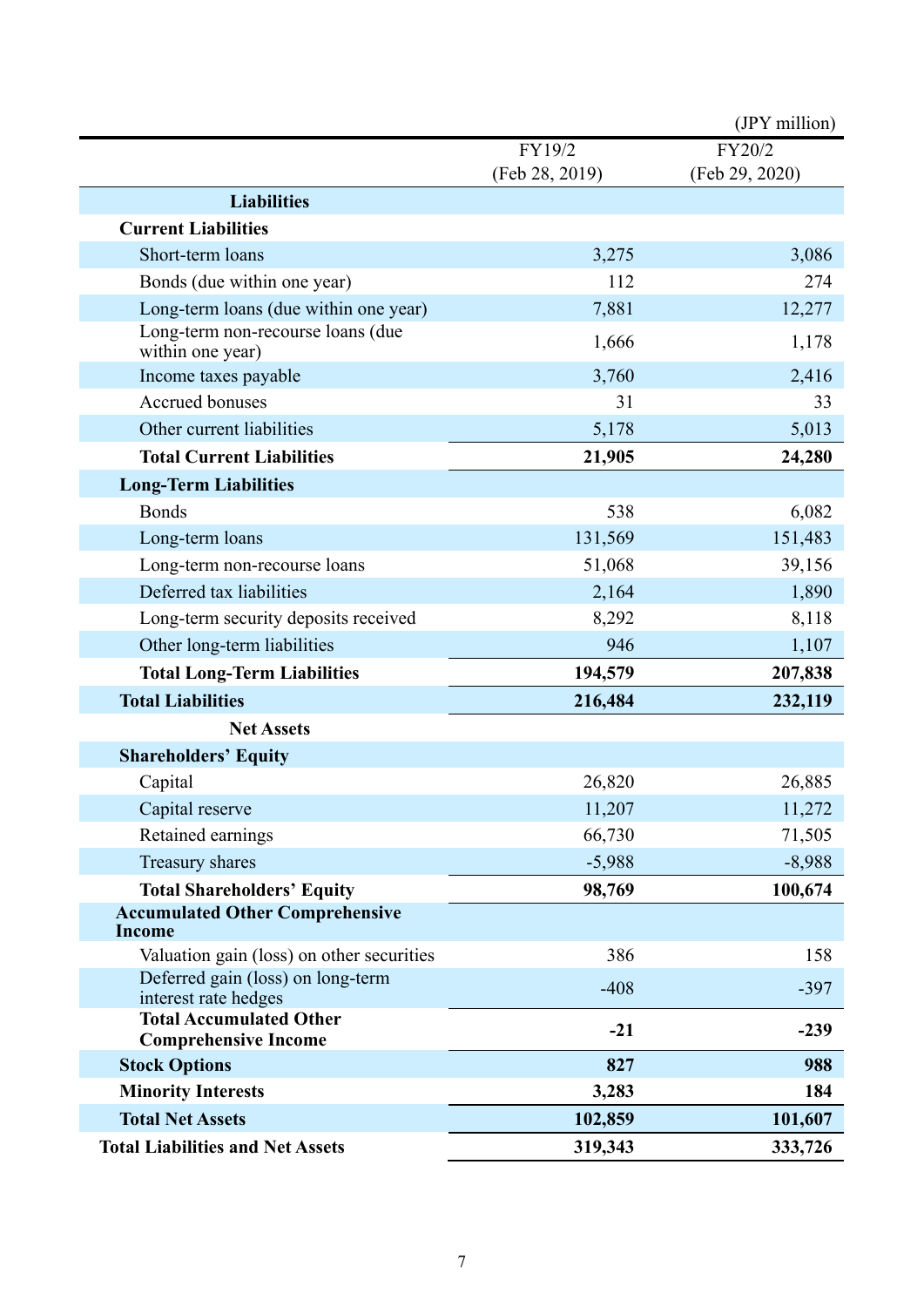## **Consolidated Income Statement (FY20/2)**

|                                                            |                                  | (JPY million)                    |
|------------------------------------------------------------|----------------------------------|----------------------------------|
|                                                            | FY19/2                           | FY20/2                           |
|                                                            | (Mar 1, 2018 to<br>Feb 28, 2019) | (Mar 1, 2019 to<br>Feb 29, 2020) |
| <b>Revenue</b>                                             | 83,540                           | 87,360                           |
| <b>Cost of Goods Sold</b>                                  | 51,413                           | 52,851                           |
| <b>Gross Profit</b>                                        | 32,126                           | 34,509                           |
| SG&A                                                       | 5,847                            | 6,787                            |
| <b>Operating Profit</b>                                    | 26,279                           | 27,721                           |
| <b>Non-Operating Income</b>                                |                                  |                                  |
| Interest income                                            | $\overline{3}$                   | 8                                |
| Dividend income                                            | 68                               | 78                               |
| Insurance income                                           | 25                               | 35                               |
| Valuation gains on foreign currency                        | 21                               |                                  |
| Mark-to-market gains on long-term<br>interest rate hedges  | 5                                |                                  |
| Other                                                      | 23                               | 27                               |
| <b>Total Non-Operating Income</b>                          | 147                              | 150                              |
| <b>Non-Operating Expenses</b>                              |                                  |                                  |
| Interest expense                                           | 2,328                            | 2,293                            |
| Mark-to-market losses on long-term<br>interest rate hedges | 491                              | 336                              |
| Debt financing-related fees                                | 327                              | 538                              |
| Other                                                      | 203                              | 307                              |
| <b>Total Non-Operating Expenses</b>                        | 3,350                            | 3,476                            |
| <b>Recurring Profit</b>                                    | 23,076                           | 24,395                           |
| <b>Extraordinary Gains</b>                                 |                                  |                                  |
| Gains on sale of securities investments                    | 2                                | 11                               |
| Gains on sale of subsidiary shares                         |                                  | 169                              |
| Other                                                      |                                  | 35                               |
| <b>Total Extraordinary Gains</b>                           | $\overline{2}$                   | 215                              |
| <b>Extraordinary Losses</b>                                |                                  |                                  |
| Loss on disposal of fixed assets                           |                                  | 27                               |
| Covid-19 writedown of real estate for sale                 |                                  | 7,487                            |
| Covid-19 writedown of securities<br>investments            |                                  | 229                              |
| Covid-19 writedown of goodwill                             |                                  | 319                              |
| <b>Total Extraordinary Losses</b>                          |                                  | 8,065                            |
| <b>Pre-Tax Net Income</b>                                  | 23,079                           | 16,545                           |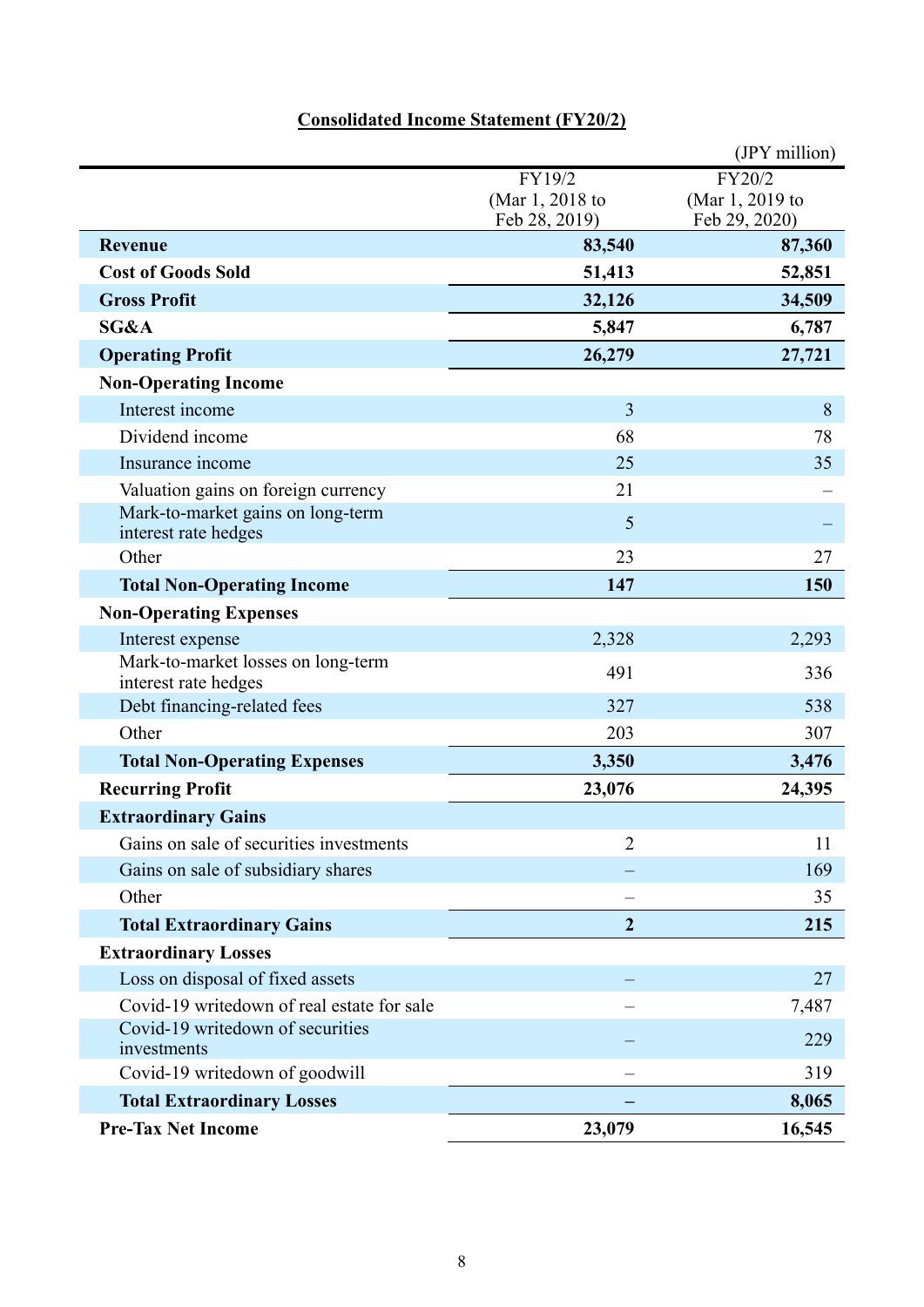|                                                                |                 | (JPY million)   |
|----------------------------------------------------------------|-----------------|-----------------|
|                                                                | FY19/2          | FY20/2          |
|                                                                | (Mar 1, 2018 to | (Mar 1, 2019 to |
|                                                                | Feb 28, 2019)   | Feb 29, 2020)   |
| <b>Income Taxes – Current</b>                                  | 7,091           | 7,990           |
| <b>Income Taxes – Deferred</b>                                 | 241             | $-584$          |
| <b>Total Income Taxes</b>                                      | 7,333           | 7,406           |
| <b>Pre-Minority Interest Net Income</b>                        | 15,746          | 9,139           |
| <b>Net Income Attributable to Minority</b><br><b>Interests</b> | 373             | 938             |
| <b>Net Income</b>                                              | 15,373          | 8,201           |

|                                                              |                                            | (JPY million)                              |
|--------------------------------------------------------------|--------------------------------------------|--------------------------------------------|
|                                                              | FY19/2<br>(Mar 1, 2018 to<br>Feb 28, 2019) | FY20/2<br>(Mar 1, 2019 to<br>Feb 29, 2020) |
| <b>Pre-Minority Interest Net Income</b>                      | 15,746                                     | 9,139                                      |
| <b>Other Comprehensive Income</b>                            |                                            |                                            |
| Valuation gains (losses) on other securities                 | $-156$                                     | $-228$                                     |
| Deferred gains (losses) on long-term<br>interest rate hedges | $-35$                                      | 10                                         |
| <b>Total Other Comprehensive Income</b>                      | $-192$                                     | $-217$                                     |
| <b>Comprehensive Income</b>                                  | 15,554                                     | 8,921                                      |
| Comprehensive income attributable to<br>common shareholders  | 15,180                                     | 7,983                                      |
| Comprehensive income attributable to<br>minority interests   | 373                                        | 938                                        |

## **Consolidated Statement of Comprehensive Income (FY20/2)**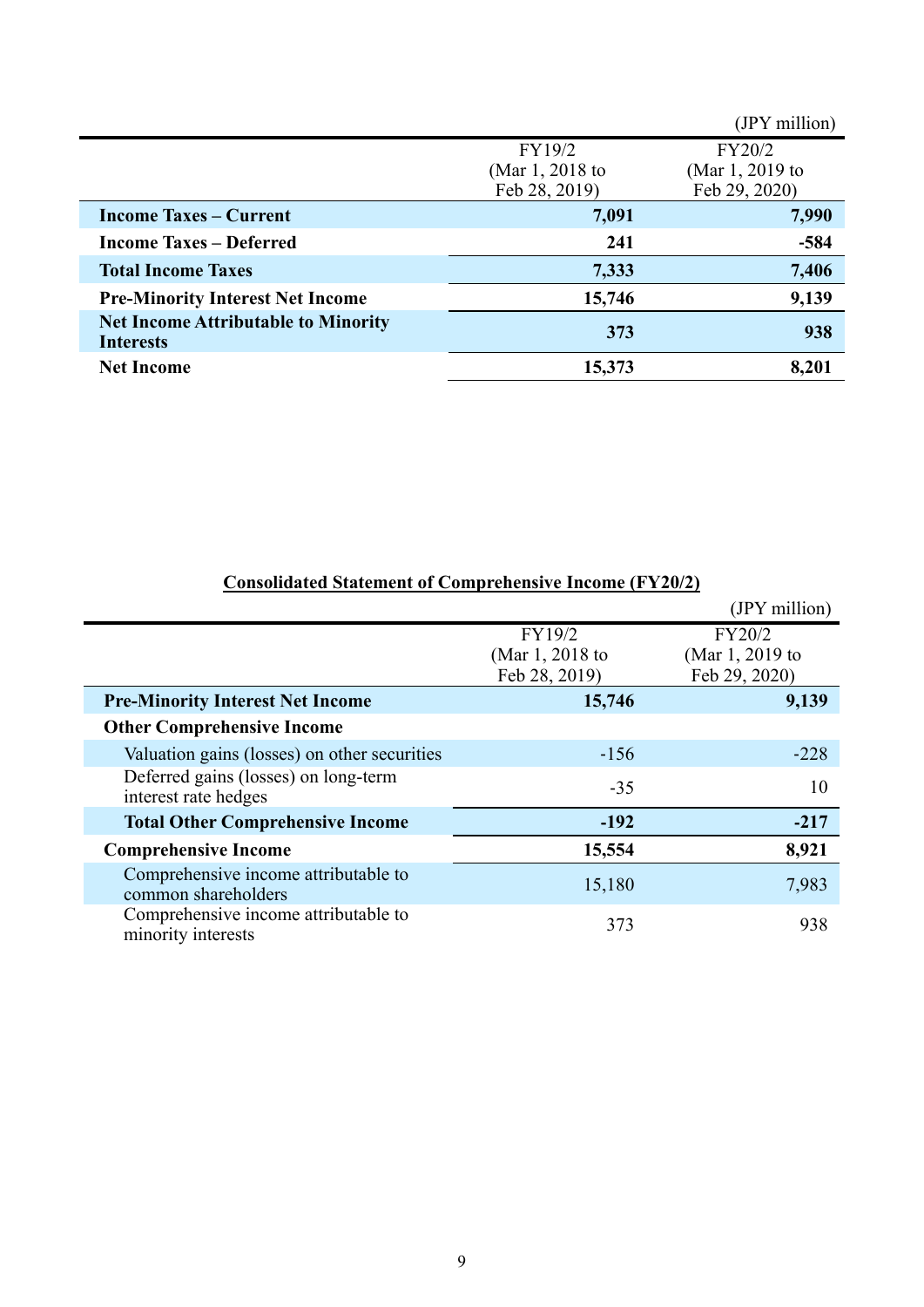### **Consolidated Statement of Changes in Shareholders' Equity**

(FY20/2 – Current Period)

(JPY million)

|                                                                    | Shareholders' Equity |                    |                      |                           |                                  |
|--------------------------------------------------------------------|----------------------|--------------------|----------------------|---------------------------|----------------------------------|
|                                                                    | Capital              | Capital<br>Reserve | Retained<br>Earnings | Treasury<br><b>Shares</b> | Total<br>Shareholders'<br>Equity |
| Balance as of March 1, 2019                                        | 26,820               | 11,207             | 66,730               | $-5,988$                  | 98,769                           |
| Changes in the Current Period                                      |                      |                    |                      |                           |                                  |
| Share Issuance <sup>1</sup>                                        | 64                   | 64                 |                      |                           | 129                              |
| Dividend Payment                                                   |                      |                    | $-3,419$             |                           | $-3,419$                         |
| Net Income                                                         |                      |                    | 8,201                |                           | 8,201                            |
| Change in Consolidated<br>Subsidiaries                             |                      |                    | $-7$                 |                           | $-7$                             |
| Change due to Transactions<br>with Non-Controlling<br>Shareholders |                      |                    |                      |                           |                                  |
| <b>Share Buyback</b>                                               |                      |                    |                      | $-2,999$                  | $-2,999$                         |
| Sale of Treasury Shares <sup>1</sup>                               |                      |                    |                      |                           |                                  |
| Changes in Items other than<br>Shareholders' Equity                |                      |                    |                      |                           |                                  |
| <b>Total Changes</b>                                               | 64                   | 64                 | 4,774                | $-2,999$                  | 1,904                            |
| Balance as of February 29, 2020                                    | 26,885               | 11,272             | 71,505               | $-8,988$                  | 100,674                          |

|                                                                    | Other Comprehensive Income                         |                                                                     |                                                    |                  |           |                              |
|--------------------------------------------------------------------|----------------------------------------------------|---------------------------------------------------------------------|----------------------------------------------------|------------------|-----------|------------------------------|
|                                                                    | Valuation<br>Gain (Loss)<br>on Other<br>Securities | Deferred<br>Gain (Loss)<br>on Long-<br>Term Interest<br>Rate Hedges | <b>Total Other</b><br>Compre-<br>hensive<br>Income | Stock<br>Options | Interests | Minority Total Net<br>Assets |
| Balance as of<br>March 1, 2019                                     | 386                                                | $-408$                                                              | $-21$                                              | 827              | 3,283     | 102,859                      |
| Changes in the Current<br>Period                                   |                                                    |                                                                     |                                                    |                  |           |                              |
| Share Issuance <sup>1</sup>                                        |                                                    |                                                                     |                                                    |                  |           | 129                          |
| Dividend Payment                                                   |                                                    |                                                                     |                                                    |                  |           | $-3,419$                     |
| Net Income                                                         |                                                    |                                                                     |                                                    |                  |           | 8,201                        |
| Change in Consolidated<br>Subsidiaries                             |                                                    |                                                                     |                                                    |                  |           | $-7$                         |
| Change due to Transactions<br>with Non-Controlling<br>Shareholders |                                                    |                                                                     |                                                    |                  |           |                              |
| <b>Share Buyback</b>                                               |                                                    |                                                                     |                                                    |                  |           | $-2,999$                     |
| Sale of Treasury Shares <sup>1</sup>                               |                                                    |                                                                     |                                                    |                  |           |                              |
| Changes in Items other than<br>Shareholders' Equity                | $-228$                                             | 10                                                                  | $-217$                                             | 160              | $-3,098$  | $-3,156$                     |
| <b>Total Changes</b>                                               | $-228$                                             | 10                                                                  | $-217$                                             | 160              | $-3,098$  | $-1,251$                     |
| Balance as of February 29,<br>2020                                 | 158                                                | $-397$                                                              | $-239$                                             | 988              | 184       | 101,607                      |

<sup>1</sup> Shares sold to Ichigo employees upon exercise of employee stock options.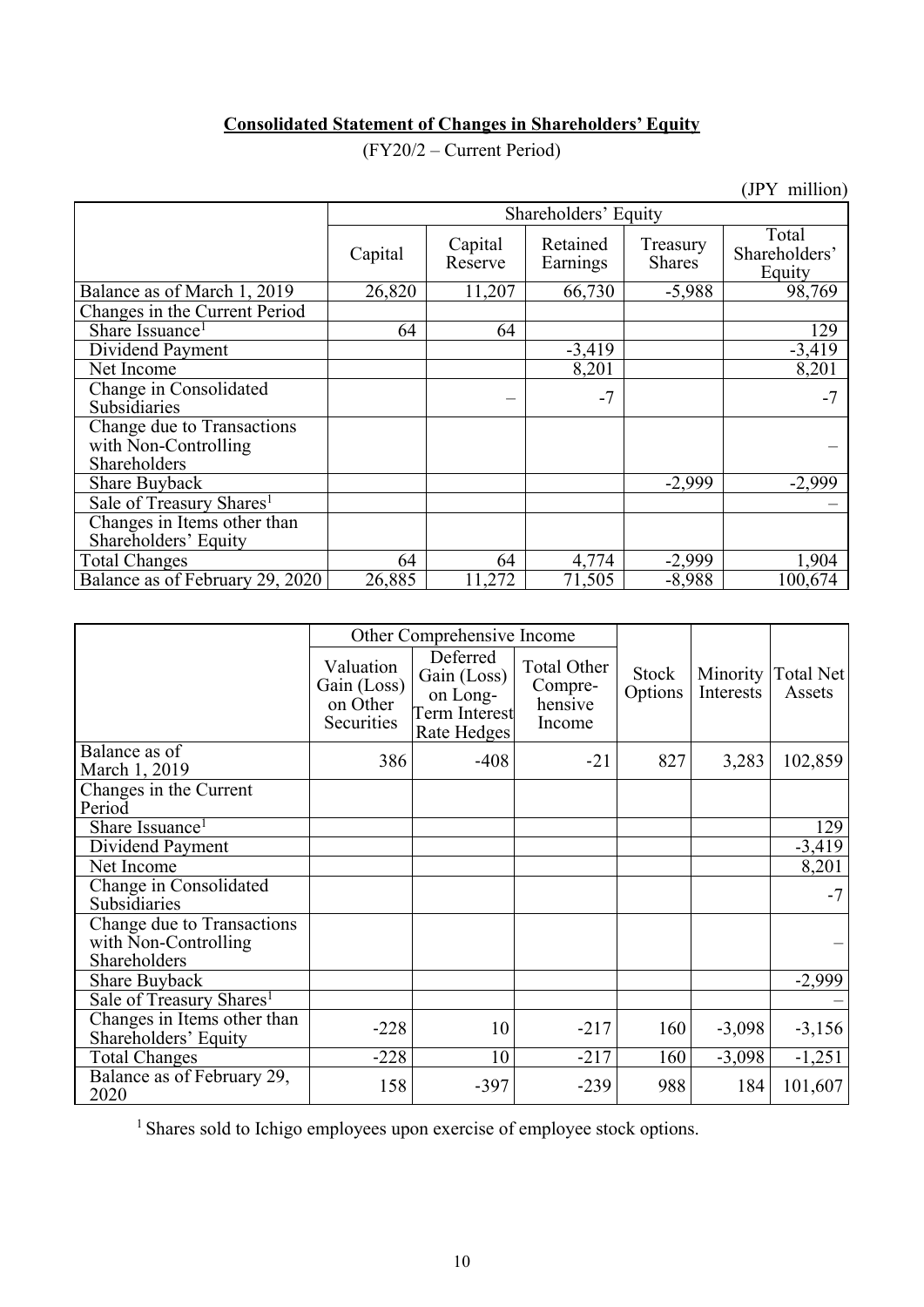(JPY million)

|                                                                    | Shareholders' Equity |                    |                      |                           |                                  |
|--------------------------------------------------------------------|----------------------|--------------------|----------------------|---------------------------|----------------------------------|
|                                                                    | Capital              | Capital<br>Reserve | Retained<br>Earnings | Treasury<br><b>Shares</b> | Total<br>Shareholders'<br>Equity |
| Balance as of March 1, 2018                                        | 26,723               | 11,113             | 54,324               | $-2,995$                  | 89,165                           |
| Changes in the Current Period                                      |                      |                    |                      |                           |                                  |
| Share Issuance <sup>1</sup>                                        | 97                   | 97                 |                      |                           | 194                              |
| Dividend Payment                                                   |                      |                    | $-2,974$             |                           | $-2,974$                         |
| Net Income                                                         |                      |                    | 15,373               |                           | 15,373                           |
| Change in Consolidated<br>Subsidiaries                             |                      |                    |                      |                           |                                  |
| Change due to Transactions<br>with Non-Controlling<br>Shareholders |                      |                    |                      |                           |                                  |
| <b>Share Buyback</b>                                               |                      |                    |                      | $-2,999$                  | $-2,999$                         |
| Sale of Treasury Shares <sup>1</sup>                               |                      | $-5$               |                      | 6                         |                                  |
| Changes in Items other than<br>Shareholders' Equity                |                      |                    |                      |                           |                                  |
| <b>Total Changes</b>                                               | 97                   | 93                 | 12,406               | $-2,993$                  | 9,604                            |
| Balance as of February 28, 2019                                    | 26,820               | 11,207             | 66,730               | $-5,988$                  | 98,769                           |

|                                                                    |                                                    | Other Comprehensive Income                                                    |                                                    |                         |                       |                     |
|--------------------------------------------------------------------|----------------------------------------------------|-------------------------------------------------------------------------------|----------------------------------------------------|-------------------------|-----------------------|---------------------|
|                                                                    | Valuation<br>Gain (Loss)<br>on Other<br>Securities | Deferred<br>Gain (Loss)<br>on Long-<br>Term<br><b>Interest Rate</b><br>Hedges | <b>Total Other</b><br>Compre-<br>hensive<br>Income | <b>Stock</b><br>Options | Minority<br>Interests | Total Net<br>Assets |
| Balance as of                                                      | 543                                                | $-372$                                                                        | 171                                                | 666                     | 2,722                 | 92,725              |
| March 1, 2018                                                      |                                                    |                                                                               |                                                    |                         |                       |                     |
| Changes in the Current<br>Period                                   |                                                    |                                                                               |                                                    |                         |                       |                     |
| Share Issuance <sup>1</sup>                                        |                                                    |                                                                               |                                                    |                         |                       | 194                 |
| Dividend Payment                                                   |                                                    |                                                                               |                                                    |                         |                       | $-2,974$            |
| Net Income                                                         |                                                    |                                                                               |                                                    |                         |                       | 15,373              |
| Change in Consolidated<br>Subsidiaries                             |                                                    |                                                                               |                                                    |                         |                       |                     |
| Change due to Transactions<br>with Non-Controlling<br>Shareholders |                                                    |                                                                               |                                                    |                         |                       |                     |
| Share Buyback                                                      |                                                    |                                                                               |                                                    |                         |                       | $-2,999$            |
| Sale of Treasury Shares <sup>1</sup>                               |                                                    |                                                                               |                                                    |                         |                       |                     |
| Changes in Items other than<br>Shareholders' Equity                | $-156$                                             | $-35$                                                                         | $-192$                                             | 160                     | 561                   | 529                 |
| <b>Total Changes</b>                                               | $-156$                                             | $-35$                                                                         | $-192$                                             | 160                     | 561                   | 10,133              |
| Balance as of February 28,<br>2019                                 | 386                                                | $-408$                                                                        | $-21$                                              | 827                     | 3,283                 | 102,859             |

<sup>1</sup> Shares sold to Ichigo employees upon exercise of employee stock options.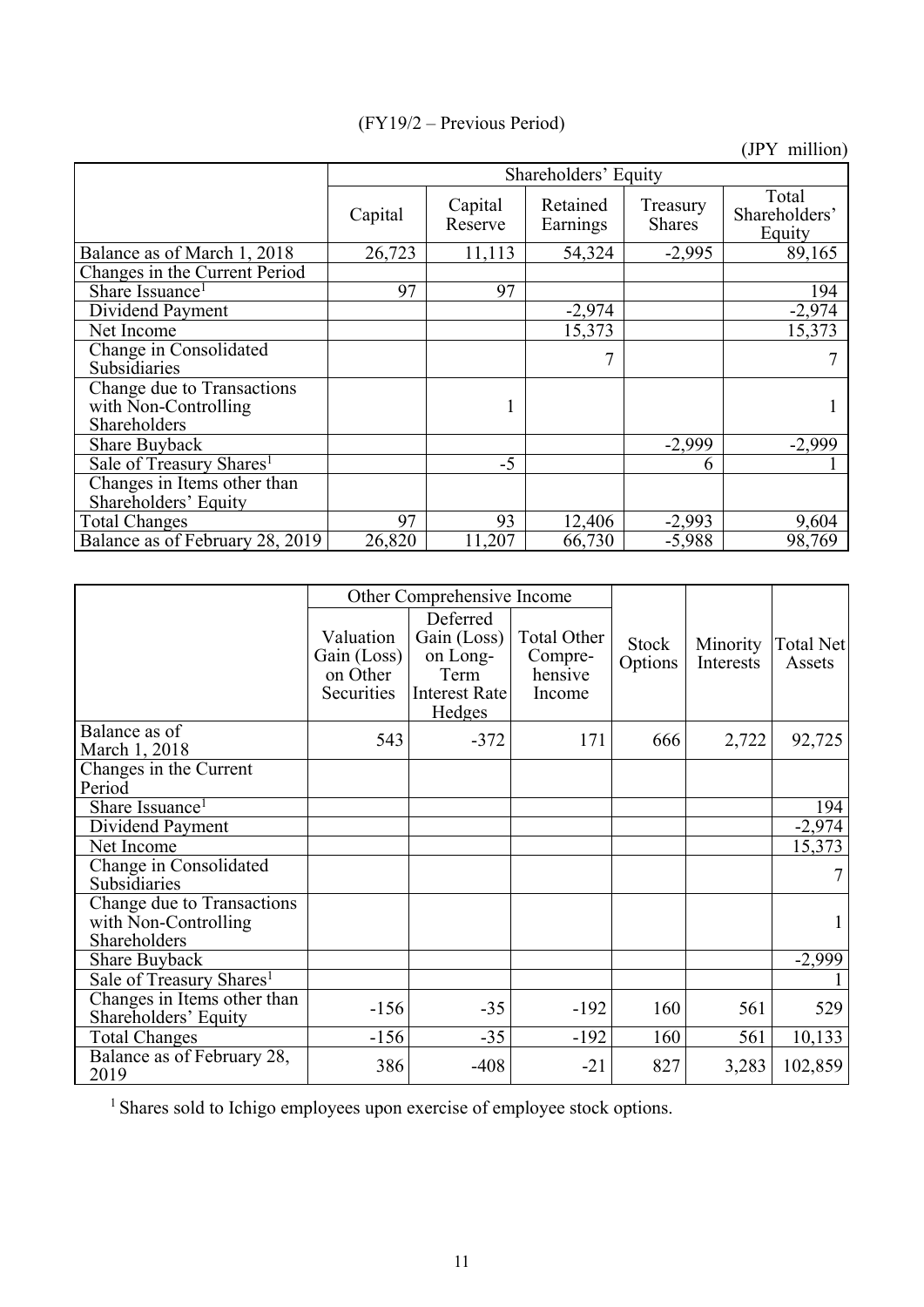|                                                              |                                            | (JPY million)                              |
|--------------------------------------------------------------|--------------------------------------------|--------------------------------------------|
|                                                              | FY19/2<br>(Mar 1, 2018 to<br>Feb 28, 2019) | FY20/2<br>(Mar 1, 2019 to<br>Feb 29, 2020) |
| <b>Cash Flows from Operations:</b>                           |                                            |                                            |
| Pre-Tax Net Income                                           | 23,079                                     | 16,545                                     |
| Depreciation                                                 | 1,696                                      | 2,630                                      |
| Share-based compensation expenses                            | 213                                        | 194                                        |
| Amortization of goodwill                                     | 254                                        | 174                                        |
| Increase (decrease) in accrued bonuses                       | $-3$                                       | 2                                          |
| Increase (decrease) in allowance for doubtful<br>accounts    | $-26$                                      | $\overline{4}$                             |
| Interest and dividend income                                 | $-71$                                      | $-86$                                      |
| Interest expense                                             | 2,328                                      | 2,293                                      |
| Losses (gains) on sales of subsidiary shares                 |                                            | $-169$                                     |
| Losses (gains) on sale of securities investments             | $-2$                                       | $-11$                                      |
| Covid-19 writedown of goodwill                               |                                            | 319                                        |
| Covid-19 writedown of operational securities<br>investments  |                                            | 229                                        |
| Decrease (increase) in trading notes and receivables         | $-247$                                     | $-903$                                     |
| Decrease (increase) in operational securities<br>investments | 3,509                                      | 11,682                                     |
| Decrease (increase) in real estate for sale                  | $-3,163$                                   | $-17,447$                                  |
| Covid-19 writedown of real estate for sale                   |                                            | 7,487                                      |
| Decrease (increase) in advances paid                         | $-333$                                     | 16                                         |
| Decrease (increase) in prepaid expenses                      | $-350$                                     | $-290$                                     |
| Decrease (increase) in accounts receivable                   | $-399$                                     | 29                                         |
| Decrease (increase) in consumption taxes receivable          | 1,064                                      | $-844$                                     |
| Increase (decrease) in accounts payable                      | $-332$                                     | 201                                        |
| Increase (decrease) in accrued expenses                      | 25                                         | $-36$                                      |
| Increase (decrease) in advances received                     | 269                                        | $-285$                                     |
| Increase (decrease) in deposits received                     | 219                                        | 413                                        |
| Increase (decrease) in security deposits received            | $-264$                                     | $-169$                                     |
| Other                                                        | 954                                        | 1,321                                      |
| <b>Sub-Total</b>                                             | 28,420                                     | 23,304                                     |
| Interest and dividend income received                        | 71                                         | 86                                         |
| Interest expense paid                                        | $-2,118$                                   | $-2,068$                                   |
| Income taxes paid                                            | $-4,645$                                   | $-9,430$                                   |
| Income taxes refunded                                        | 35                                         |                                            |
| <b>Net Cash from (Used for) Operations</b>                   | 21,762                                     | 11,892                                     |

# **Consolidated Cash Flow Statement (FY20/2)**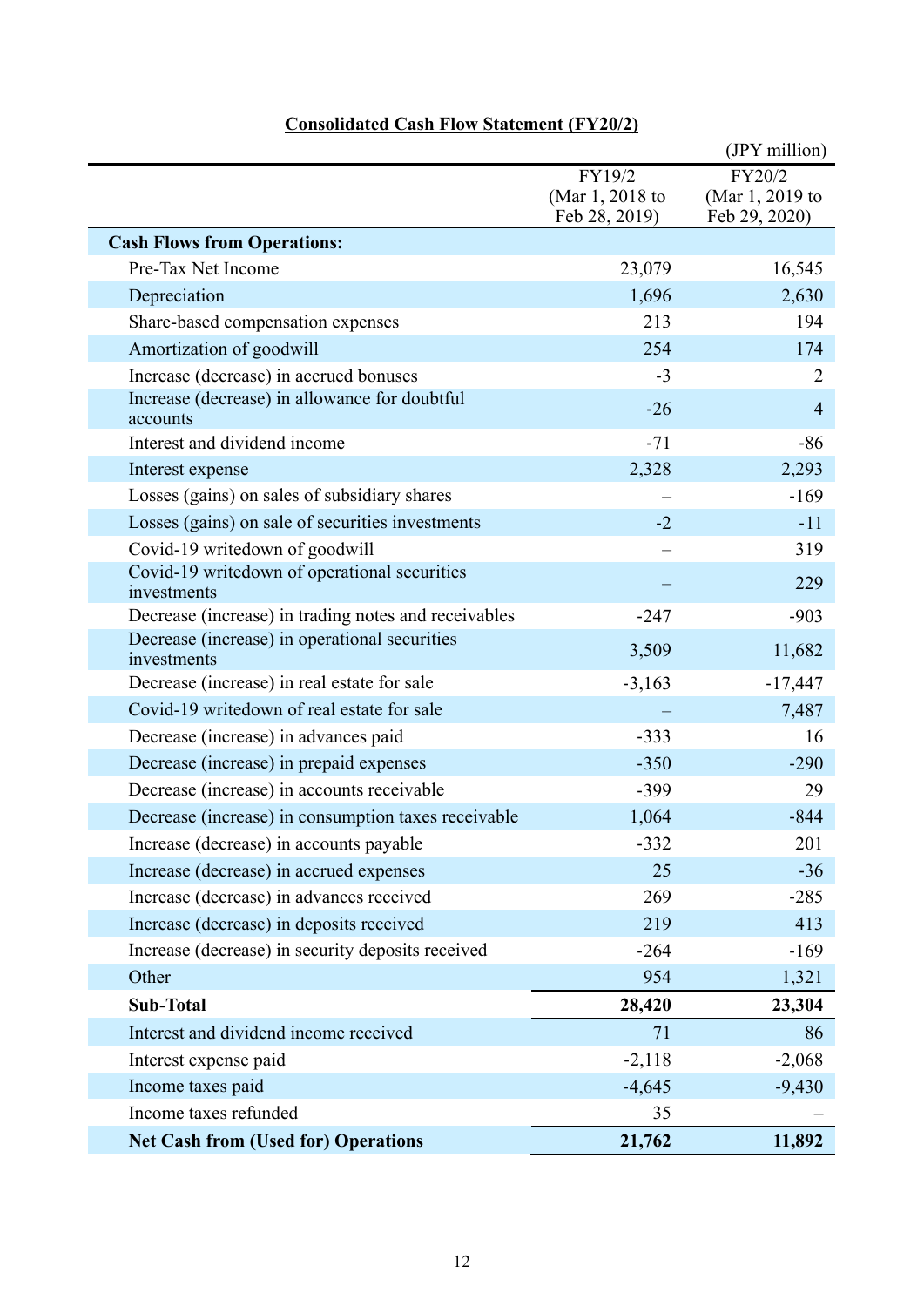|                                                                                        |                           | (JPY million)             |
|----------------------------------------------------------------------------------------|---------------------------|---------------------------|
|                                                                                        | FY19/2<br>(Mar 1, 2018 to | FY20/2<br>(Mar 1, 2019 to |
|                                                                                        | Feb 28, 2019)             | Feb 29, 2020)             |
| <b>Cash Flows from Investments:</b>                                                    |                           |                           |
| Payments into time deposits                                                            | $-118$                    | $-113$                    |
| Redemptions of time deposits                                                           | 1,060                     | 2,063                     |
| Proceeds from cancellation of time deposits                                            |                           | 2,970                     |
| Payments for securities investments                                                    | $-539$                    | $-2,361$                  |
| Proceeds from sale of securities investments                                           | 32                        | 111                       |
| Acquisition of property, plant, and equipment                                          | $-15,440$                 | $-11,244$                 |
| Acquisition of intangible assets                                                       | $-425$                    | $-562$                    |
| Payments of SPC capital contributions                                                  | $-6$                      | $-2$                      |
| Redemptions of SPC capital contributions                                               | 32                        |                           |
| Payments of security deposits                                                          | $-16$                     | $-34$                     |
| Redemptions of security deposits                                                       |                           |                           |
| Acquisition of consolidated subsidiary                                                 |                           | $-187$                    |
| Payments of loans receivable                                                           |                           | $-910$                    |
| Other                                                                                  | $-181$                    | 8                         |
| <b>Net Cash from (Used for) Investments</b>                                            | $-15,602$                 | $-10,263$                 |
| <b>Cash Flows from Financing:</b>                                                      |                           |                           |
| Net increase (decrease) in short-term loans                                            | 2,232                     | 426                       |
| Proceeds from bond issuance                                                            | 129                       | 5,828                     |
| Repayment of maturing bond principal                                                   | $-112$                    | $-193$                    |
| Proceeds from long-term loans                                                          | 43,062                    | 49,957                    |
| Repayment of long-term loans                                                           | $-20,352$                 | $-26,475$                 |
| Proceeds from long-term non-recourse loans                                             | 3,500                     | 5,300                     |
| Repayment of long-term non-recourse loans                                              | $-18,473$                 | $-17,701$                 |
| Proceeds from employee exercise of stock options                                       | 143                       | 95                        |
| Share buyback                                                                          | $-2,999$                  | $-2,999$                  |
| Proceeds from minority interests                                                       | 90                        |                           |
| Payments to minority interests                                                         |                           | $-1,276$                  |
| Sale of subsidiary shares resulting in no change of<br>consolidation scope             | 100                       |                           |
| Dividends paid                                                                         | $-2,972$                  | $-3,416$                  |
| Dividends paid to minority interests                                                   |                           | $-8$                      |
| <b>Net Cash from (Used for) Financing</b>                                              | 4,346                     | 9,537                     |
| <b>Effect of Exchange Rate Change on Cash and Cash</b><br><b>Equivalents</b>           |                           |                           |
| <b>Increase (Decrease) in Cash and Cash Equivalents</b>                                | 10,507                    | 11,167                    |
| <b>Cash and Cash Equivalents at Beginning of Period</b>                                | 39,365                    | 45,029                    |
| <b>Cash and Cash Equivalents Resulting from</b><br><b>Exclusion from Consolidation</b> | $-4,843$                  | $-15,369$                 |
| <b>Cash and Cash Equivalents at End of Period</b>                                      | 45,029                    | 40,826                    |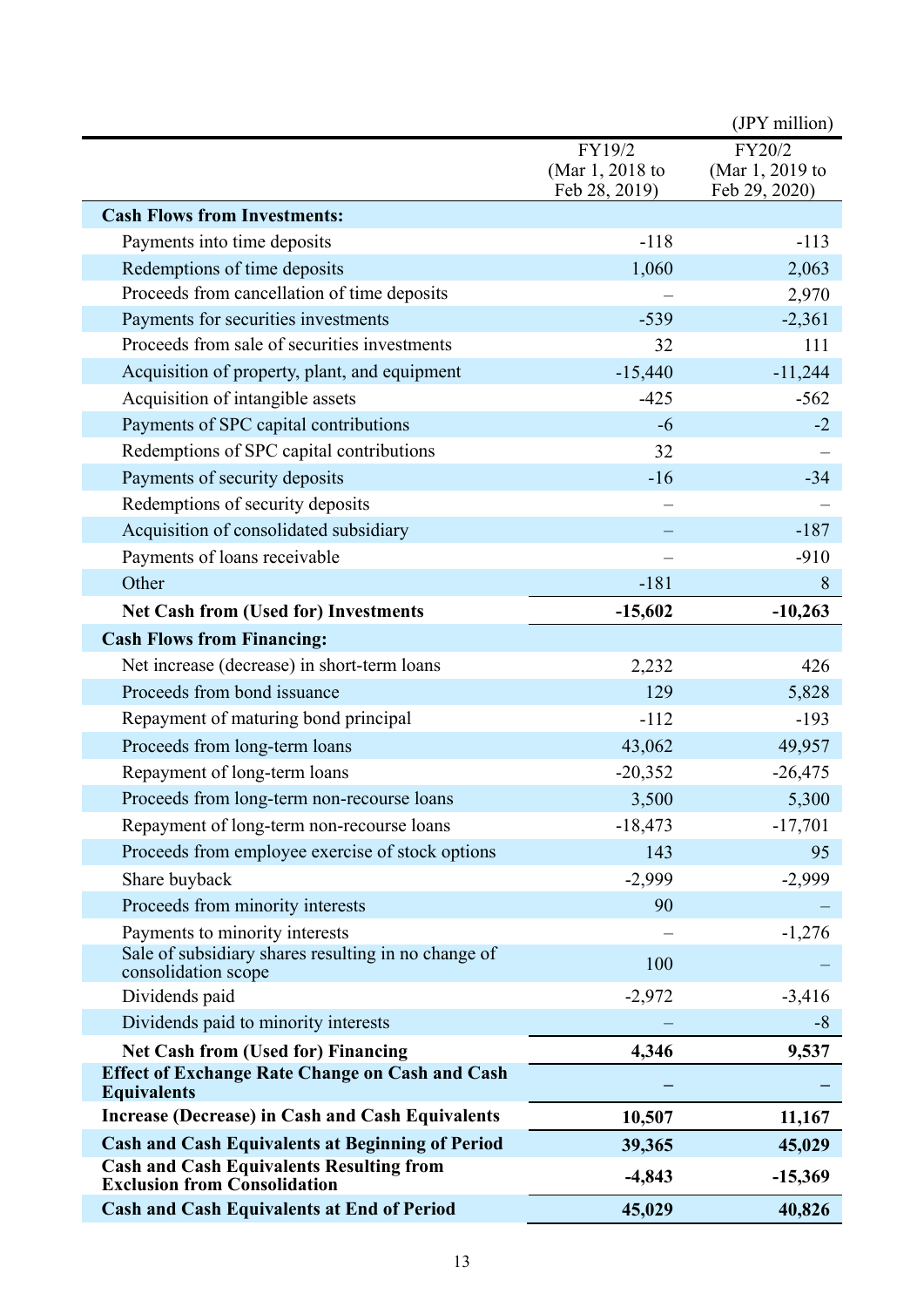#### Notes to Consolidated Balance Sheet

#### 1. Reclassification of Real Estate for Sale

Ichigo has reclassified to Fixed Assets the following Real Estate for Sale assets that are not expected to be sold in the short-term. Real Estate for Sale assets for which sales activities are underway or sale plans are in place remain as Real Estate for Sale assets.

|                              | (JPY million)  |
|------------------------------|----------------|
|                              | FY20/2         |
|                              | (Feb 29, 2020) |
| Buildings and structures     | 33,136         |
| Land                         | 70,112         |
| Buildings under construction | 1,304          |
| Other                        | 94             |
| Leasehold rights             | 284            |
| Total                        | 104,931        |

#### 2. Reclassification of Fixed Assets

Ichigo has reclassified to Real Estate for Sale the following Fixed Assets that are expected to be sold in the short-term, including some assets acquired as Fixed Assets during FY20/2.

|                                | (JPY million)  |
|--------------------------------|----------------|
|                                | FY20/2         |
|                                | (Feb 29, 2020) |
| Buildings and structures       | 905            |
| Depreciation                   | $-222$         |
| Buildings and structures (net) | 682            |
| Other                          | 11             |
| Depreciation                   | $-7$           |
| Other (net)                    | 3              |
| Land                           | 1,222          |
| Leasehold rights               | 32             |
| Total                          | 1,941          |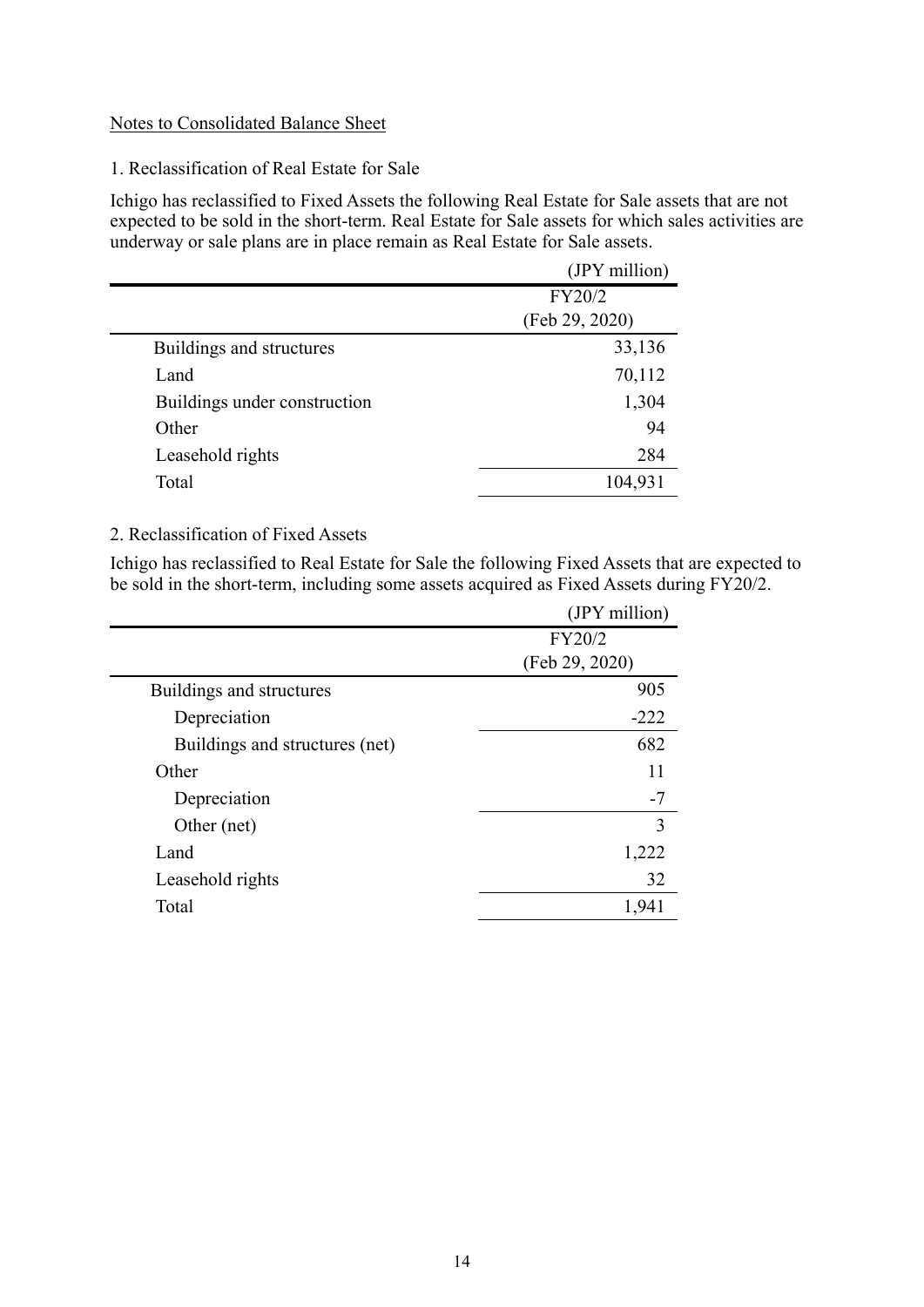#### Notes to Consolidated Income Statement

1. Covid-19 Writedown of Real Estate for Sale

FY20/2 (March 1, 2019 to February 29, 2020)

The Covid-19 global pandemic is dramatically lowering hotel demand and putting pressure on real estate tenants across-the-board. Given these market conditions, Ichigo has done a holistic review of the current market values of all of its Real Estate for Sale, and is writing down assets (primarily hotel and retail) that are being significantly impacted by current business conditions. Ichigo thus expects to record a JPY 7.49 billion writedown of Real Estate for Sale.

#### 2. Writedown of Goodwill

FY20/2 (March 1, 2019 to February 29, 2020)

Ichigo did a writedown of the below asset in FY 20/2.

#### (1) Asset and Writedown Amount

| Asset | ype      | Location                           | Impairment Loss |
|-------|----------|------------------------------------|-----------------|
| )ther | Goodwill | Chuo-ku, Fukuoka   JPY 210 million |                 |

#### (2) Writedown Rationale

Ichigo impairs the values of assets to their respective recoverable amount based on the current business environment. An equivalent amount has been recorded as a loss under Extraordinary Losses.

Note that Ichigo calculates the recoverable amount based on value-in-use. For assets that are not expected to generate future cash flows, the recoverable amount is set to zero.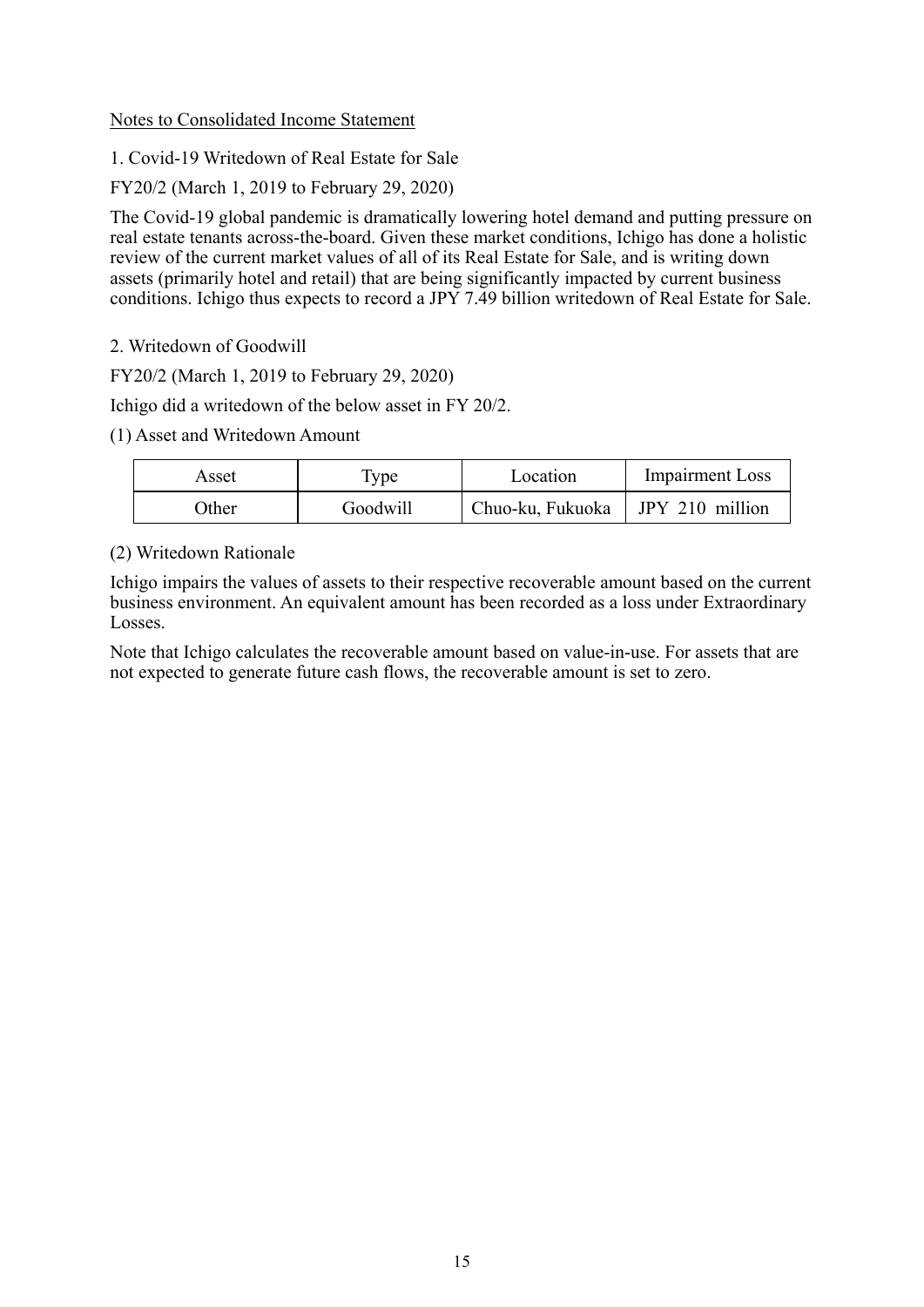#### **Revenue, P&L, and Assets by Segment (Current FY20/2)**

|                                                                                                                                              |                             | Segment                                    |                         |         |                         |                                                  |
|----------------------------------------------------------------------------------------------------------------------------------------------|-----------------------------|--------------------------------------------|-------------------------|---------|-------------------------|--------------------------------------------------|
|                                                                                                                                              | Asset<br>Management<br>(AM) | Sustainable<br><b>Real Estate</b><br>(SRE) | Clean<br>Energy<br>(CE) | Total   | Adjustment <sup>2</sup> | Amount<br>Recorded in<br>Financial<br>Statements |
| Revenue                                                                                                                                      |                             |                                            |                         |         |                         |                                                  |
| Revenue from<br>External<br>Customers                                                                                                        | 3,048                       | 80,516                                     | 3,796                   | 87,360  |                         | 87,360                                           |
| Inter-Segment<br>Activities or<br>Reclassifications                                                                                          | 901                         | 1                                          |                         | 902     | $-902$                  |                                                  |
| Total                                                                                                                                        | 3,949                       | 80,517                                     | 3,796                   | 88,263  | $-902$                  | 87,360                                           |
| Segment $P\&L^1$                                                                                                                             | 2,526                       | 23,971                                     | 1,272                   | 27,771  | $-49$                   | 27,721                                           |
| Segment P&L<br>$De$ tails <sup>1</sup>                                                                                                       |                             |                                            |                         |         |                         |                                                  |
| <b>Stock Earnings</b><br>(Rental Income,<br>Base AM Fees,<br>FIT Solar Power<br>Earnings, etc.)                                              | 1,731                       | 9,484                                      | 1,272                   | 12,487  |                         |                                                  |
| <b>Flow Earnings</b><br>(Profits on<br>Sustainable Real<br>Estate Sales,<br>Profits on Solar<br>Power Plant<br>Sales, Spot AM<br>Fees, etc.) | 795                         | 14,487                                     |                         | 15,283  |                         |                                                  |
| <b>Segment Assets</b>                                                                                                                        | 2,519                       | 273,455                                    | 31,627                  | 307,602 | 26,124                  | 333,726                                          |
| Other                                                                                                                                        |                             |                                            |                         |         |                         |                                                  |
| Depreciation                                                                                                                                 |                             | 1,479                                      | 1,120                   | 2,599   | 31                      | 2,630                                            |
| <b>Impairment Loss</b>                                                                                                                       |                             | 319                                        |                         | 319     |                         | 319                                              |
| Increase in<br>Property, Plant,<br>and Equipment<br>and Intangible<br>Assets                                                                 |                             | 7,716                                      | 4,272                   | 11,988  | 45                      | 12,034                                           |

(Mar 1, 2019 to Feb 29, 2020)

(JPY million)

1 Segment P&L is on an Operating Profit basis. For FY20/2, company-wide business expansion and new business entry costs have increased year-on-year and thus their allocation to the Segments has reduced Stock and Flow Earnings in each Segment.

<sup>2</sup> The Adjustment to Segment P&L (-JPY 49 million) reflects transaction eliminations and corporate expenses that were not allocated to the segments. The Adjustment to Segment Assets (JPY 26,124 million) reflects corporate assets, such as cash and deposits, that were not allocated to the segments. The Adjustment to Depreciation (JPY 31 million) reflects depreciation of corporate assets that were not allocated to the segments. The Adjustment to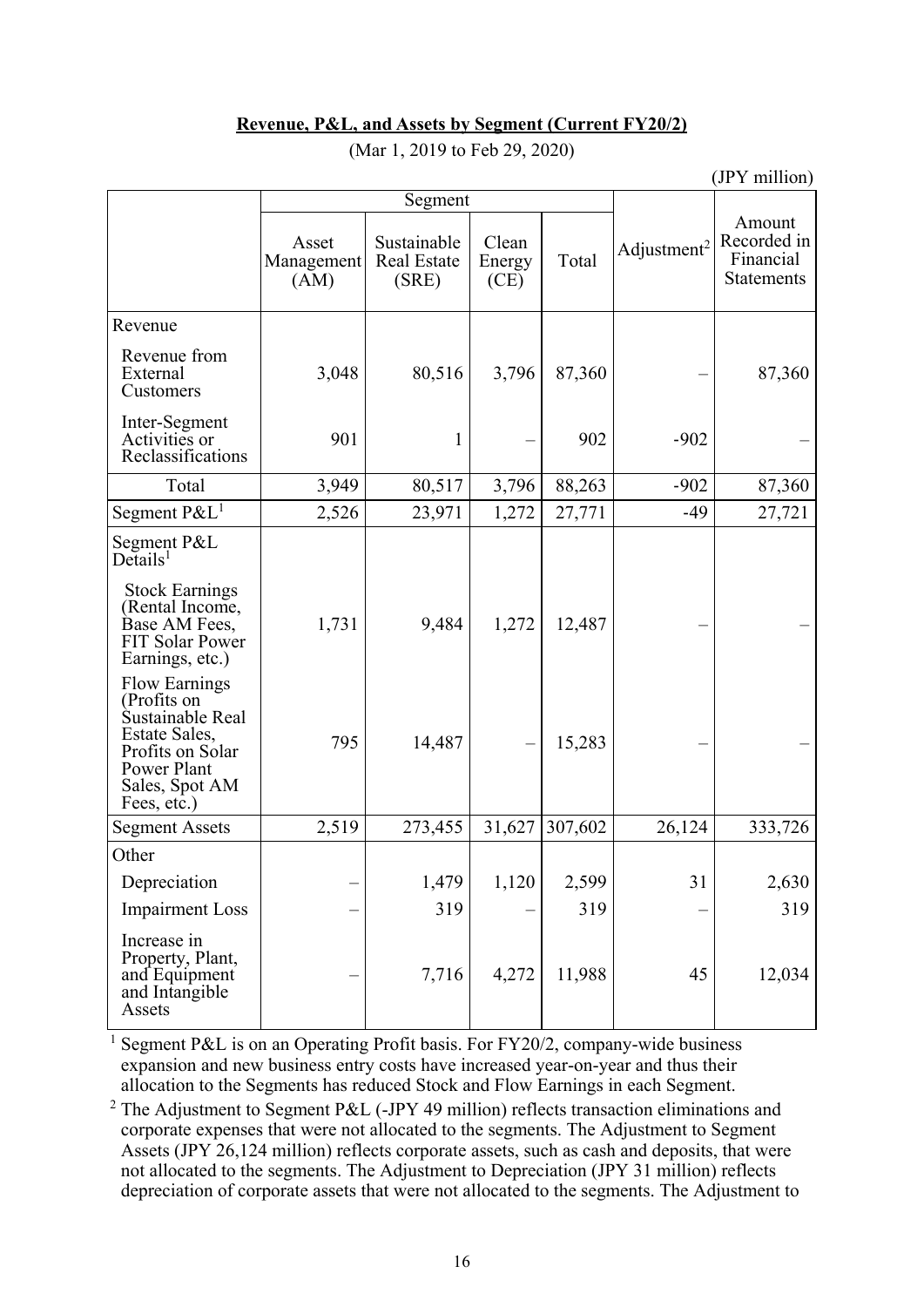Increase in Property, Plant, and Equipment and Intangible Assets (JPY 45 million) reflects corporate assets that were not allocated to the segments.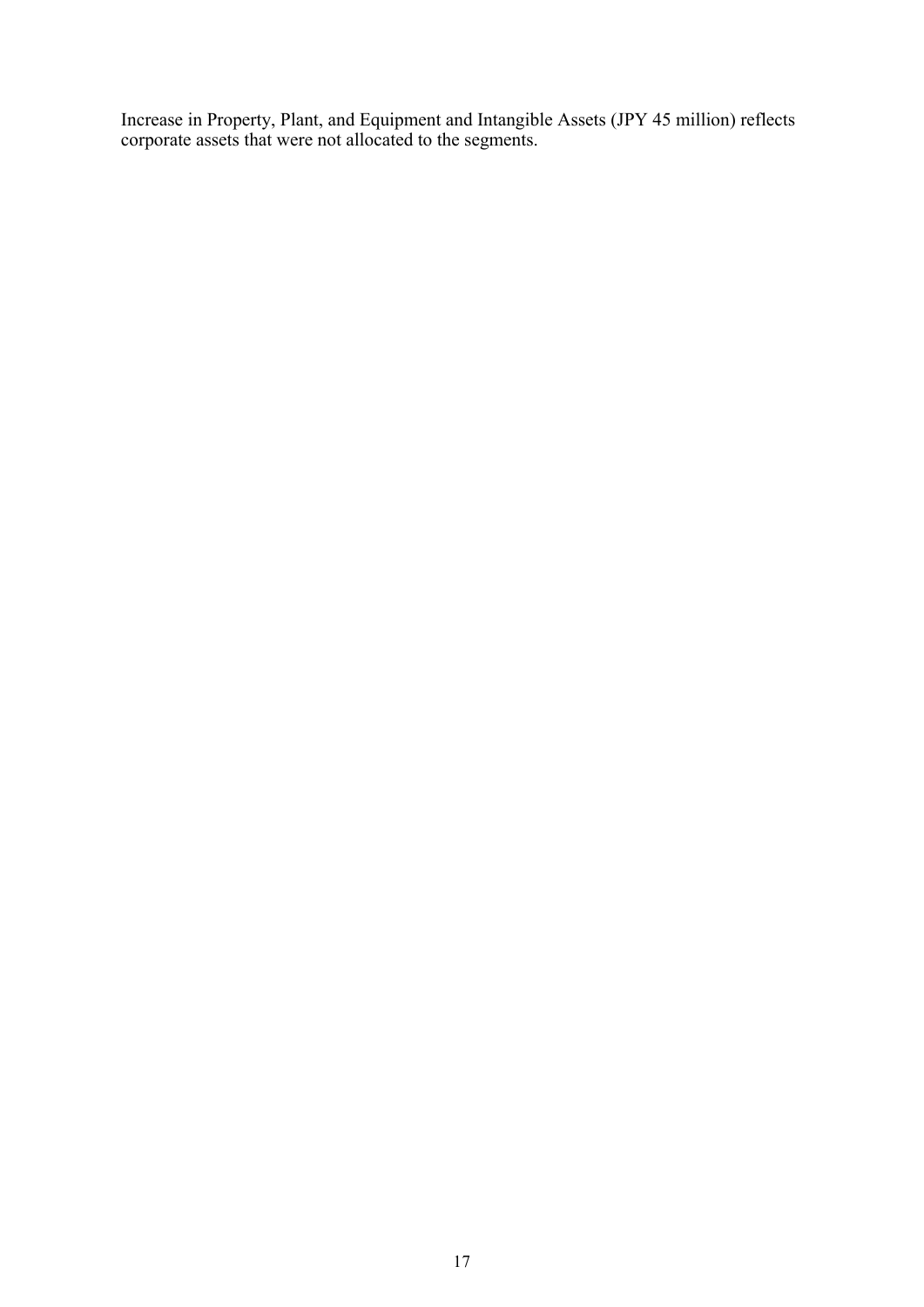#### **Revenue, P&L, and Assets by Segment (Previous FY19/2)**

|                                                                                                                                              |                             | (JPY million)                       |                         |         |                         |                                                         |
|----------------------------------------------------------------------------------------------------------------------------------------------|-----------------------------|-------------------------------------|-------------------------|---------|-------------------------|---------------------------------------------------------|
|                                                                                                                                              | Segment                     |                                     |                         |         |                         |                                                         |
|                                                                                                                                              | Asset<br>Management<br>(AM) | Sustainable<br>Real Estate<br>(SRE) | Clean<br>Energy<br>(CE) | Total   | Adjustment <sup>2</sup> | Amount<br>Recorded in<br>Financial<br><b>Statements</b> |
| Revenue                                                                                                                                      |                             |                                     |                         |         |                         |                                                         |
| Revenue from<br>External<br>Customers                                                                                                        | 2,440                       | 77,450                              | 3,648                   | 83,540  |                         | 83,540                                                  |
| Inter-Segment<br>Activities or<br>Reclassifications                                                                                          | 1,017                       | 1                                   |                         | 1,019   | $-1,019$                |                                                         |
| Total                                                                                                                                        | 3,458                       | 77,452                              | 3,648                   | 84,559  | $-1,019$                | 83,540                                                  |
| Segment $P\&L^1$                                                                                                                             | 2,195                       | 22,669                              | 1,364                   | 26,229  | 50                      | 26,279                                                  |
| Segment P&L<br>$De$ tails <sup>1</sup>                                                                                                       |                             |                                     |                         |         |                         |                                                         |
| <b>Stock Earnings</b><br>(Rental Income,<br>Base AM Fees,<br><b>FIT Solar Power</b><br>Earnings, etc.)                                       | 1,791                       | 10,315                              | 1,364                   | 13,471  |                         |                                                         |
| <b>Flow Earnings</b><br>(Profits on<br>Sustainable Real<br>Estate Sales,<br>Profits on Solar<br>Power Plant<br>Sales, Spot AM<br>Fees, etc.) | 403                         | 12,354                              |                         | 12,758  |                         |                                                         |
| <b>Segment Assets</b>                                                                                                                        | 1,849                       | 258,947                             | 28,620                  | 289,417 | 29,925                  | 319,343                                                 |
| Other                                                                                                                                        |                             |                                     |                         |         |                         |                                                         |
| Depreciation                                                                                                                                 |                             | 619                                 | 1,052                   | 1,672   | 24                      | 1,696                                                   |
| Increase in<br>Property, Plant,<br>and Equipment<br>and Intangible<br>Assets                                                                 |                             | 11,917                              | 3,958                   | 15,876  | $-112$                  | 15,764                                                  |

(Mar 1, 2018 to Feb 28, 2019)

<sup>1</sup> Segment P&L is on an Operating Profit basis.

<sup>2</sup> The Adjustment to Segment P&L (JPY 50 million) reflects transaction eliminations and corporate expenses that were not allocated to the segments. The Adjustment to Segment Assets (JPY 29,925 million) reflects corporate assets, such as cash and deposits, that were not allocated to the segments. The Adjustment to Depreciation (JPY 24 million) reflects depreciation of corporate assets that were not allocated to the segments. The Adjustment to Increase in Property, Plant, and Equipment and Intangible Assets (-JPY 112 million) reflects corporate assets that were not allocated to the segments.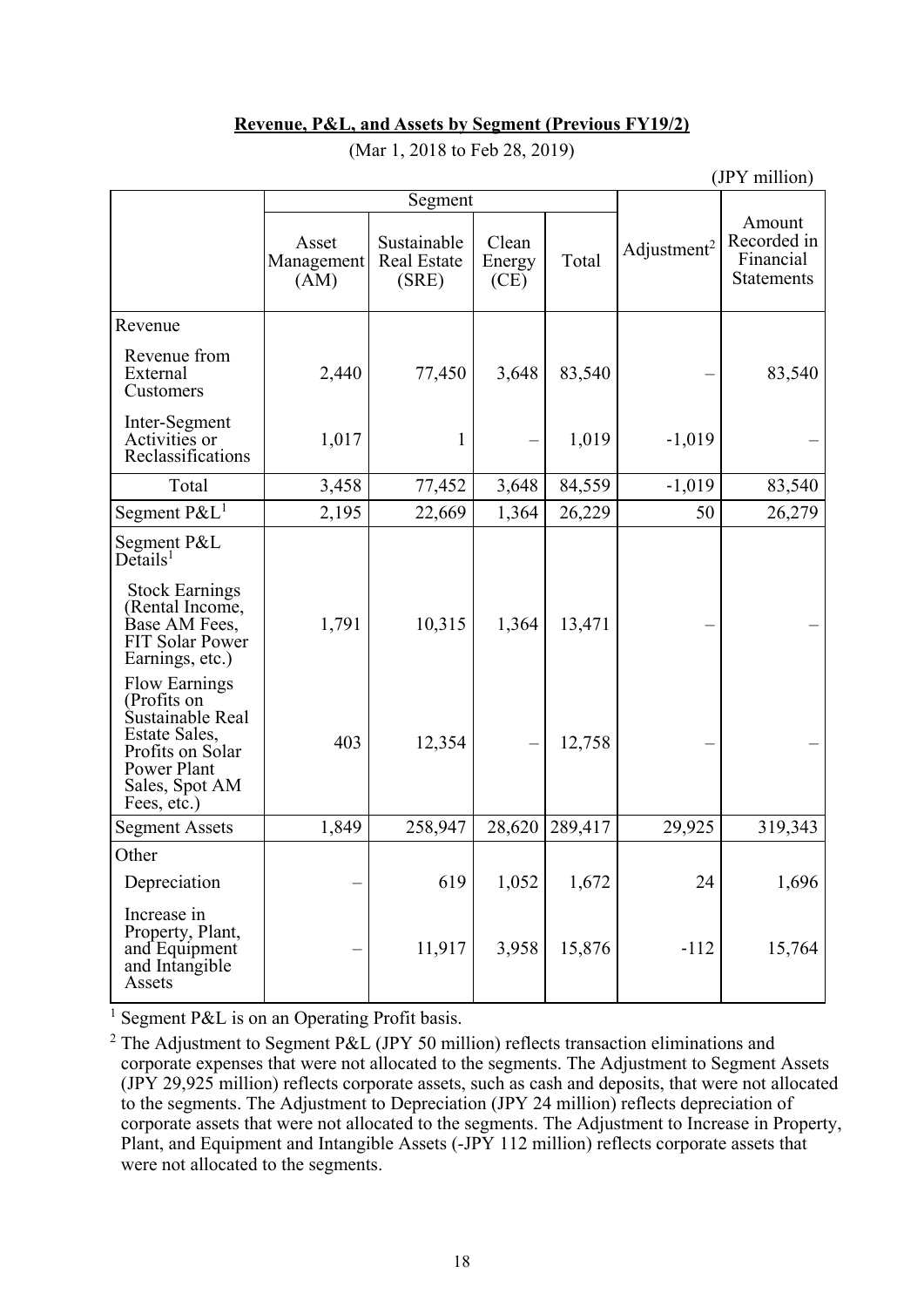#### **Goodwill and Amortization by Segment (Current FY20/2)**

(Mar 1, 2019 to Feb 29, 2020)

### **Goodwill**

|                                            |                     | (JPY million)                     |              |       |            |                                                                         |
|--------------------------------------------|---------------------|-----------------------------------|--------------|-------|------------|-------------------------------------------------------------------------|
| Segment                                    |                     |                                   |              |       |            |                                                                         |
|                                            | Asset<br>Management | Sustainable<br><b>Real Estate</b> | Clean Energy | Total | Adjustment | Amount<br>Recorded in<br>Consolidated<br>Financial<br><b>Statements</b> |
| Amortization<br>during the period          | 70                  | 88                                | 15           | 174   |            | 174                                                                     |
| Outstanding<br>balance as of<br>period-end | 771                 | 115                               | 203          | 1,090 |            | 1,090                                                                   |

#### **Goodwill and Amortization by Segment (Previous FY19/2)**

(Mar 1, 2018 to Feb 28, 2019)

Goodwill

|                                            |                     |                                   |                     |       |            | (JPY million)                                                           |
|--------------------------------------------|---------------------|-----------------------------------|---------------------|-------|------------|-------------------------------------------------------------------------|
| Segment                                    |                     |                                   |                     |       |            |                                                                         |
|                                            | Asset<br>Management | Sustainable<br><b>Real Estate</b> | <b>Clean Energy</b> | Total | Adjustment | Amount<br>Recorded in<br>Consolidated<br>Financial<br><b>Statements</b> |
| Amortization<br>during the period          | 70                  | 168                               |                     | 254   |            | 254                                                                     |
| Outstanding<br>balance as of<br>period-end | 841                 | 285                               | 218                 | 1,346 |            | 1,346                                                                   |